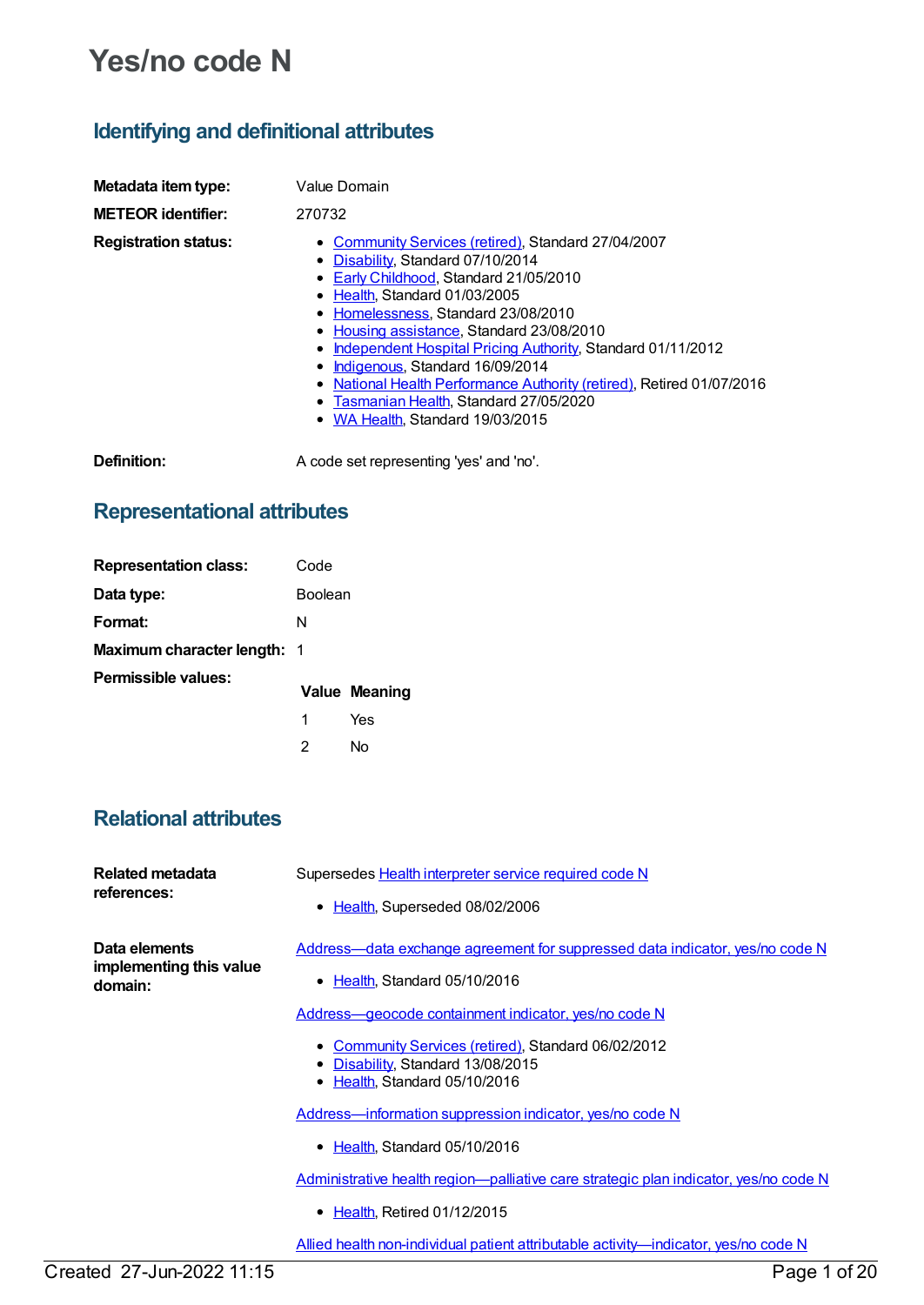• [Health](https://meteor.aihw.gov.au/RegistrationAuthority/12), Standard 12/12/2018

Allied health service [event—attendance](https://meteor.aihw.gov.au/content/708093) indicator, yes/no code N

• [Health](https://meteor.aihw.gov.au/RegistrationAuthority/12), Standard 12/12/2018

Allied health service [event—interpreter](https://meteor.aihw.gov.au/content/705810) service required indicator, yes/no code N

[Health](https://meteor.aihw.gov.au/RegistrationAuthority/12), Standard 12/12/2018

[Appointment—group](https://meteor.aihw.gov.au/content/606299) session indicator, (derived) yes/no code N

• WA [Health](https://meteor.aihw.gov.au/RegistrationAuthority/2), Standard 01/06/2017

[Appointment—group](https://meteor.aihw.gov.au/content/571127) session indicator, yes/no code N

• WA [Health](https://meteor.aihw.gov.au/RegistrationAuthority/2), Standard 19/03/2015

Birth [event—anaesthesia](https://meteor.aihw.gov.au/content/495466) administered indicator, yes/no code N

- ACT Health [\(retired\)](https://meteor.aihw.gov.au/RegistrationAuthority/9), Candidate 14/08/2018
- [Health](https://meteor.aihw.gov.au/RegistrationAuthority/12), Superseded 12/12/2018

Birth [event—analgesia](https://meteor.aihw.gov.au/content/495381) administered indicator, yes/no code N

- ACT Health [\(retired\)](https://meteor.aihw.gov.au/RegistrationAuthority/9), Candidate 14/08/2018
- [Health](https://meteor.aihw.gov.au/RegistrationAuthority/12), Superseded 12/12/2018

Birth event—birth during [imprisonment](https://meteor.aihw.gov.au/content/483627) indicator, yes/no code N

• [Health](https://meteor.aihw.gov.au/RegistrationAuthority/12), Superseded 28/04/2016

Cancer [treatment—brachytherapy](https://meteor.aihw.gov.au/content/496349) indicator, yes/no code N

• [Health](https://meteor.aihw.gov.au/RegistrationAuthority/12), Standard 14/05/2015

Cancer [treatment—residual](https://meteor.aihw.gov.au/content/430267) (R) tumour indicator, yes/no code N

• [Health](https://meteor.aihw.gov.au/RegistrationAuthority/12), Standard 08/05/2014

Child protection [notification—finalised](https://meteor.aihw.gov.au/content/367312) investigation outcome indicator, code N

- [Community](https://meteor.aihw.gov.au/RegistrationAuthority/1) Services (retired), Standard 30/04/2008
- [Child—early](https://meteor.aihw.gov.au/content/731206) childhood education program attendance indicator, yes/no code N
	- Early [Childhood](https://meteor.aihw.gov.au/RegistrationAuthority/13), Standard 02/12/2020

[Child—early](https://meteor.aihw.gov.au/content/731349) childhood education program attendance indicator, yes/no code N

• Early [Childhood](https://meteor.aihw.gov.au/RegistrationAuthority/13), Superseded 02/12/2020

[Child—early](https://meteor.aihw.gov.au/content/557001) childhood education program attendance indicator, yes/no code N

**Early [Childhood](https://meteor.aihw.gov.au/RegistrationAuthority/13), Superseded 01/06/2015** 

[Child—early](https://meteor.aihw.gov.au/content/602298) childhood education program attendance indicator, yes/no code N

**Early [Childhood](https://meteor.aihw.gov.au/RegistrationAuthority/13), Superseded 02/12/2020** 

[Child—early](https://meteor.aihw.gov.au/content/602301) childhood education program enrolment indicator, yes/no code N

- **Early [Childhood](https://meteor.aihw.gov.au/RegistrationAuthority/13), Superseded 02/12/2020**
- [Child—early](https://meteor.aihw.gov.au/content/557024) childhood education program enrolment indicator, yes/no code N
	- **Early [Childhood](https://meteor.aihw.gov.au/RegistrationAuthority/13), Superseded 01/06/2015**

[Child—early](https://meteor.aihw.gov.au/content/731208) childhood education program enrolment indicator, yes/no code N

Early [Childhood](https://meteor.aihw.gov.au/RegistrationAuthority/13), Standard 02/12/2020

[Child—early](https://meteor.aihw.gov.au/content/731353) childhood education program enrolment indicator, yes/no code N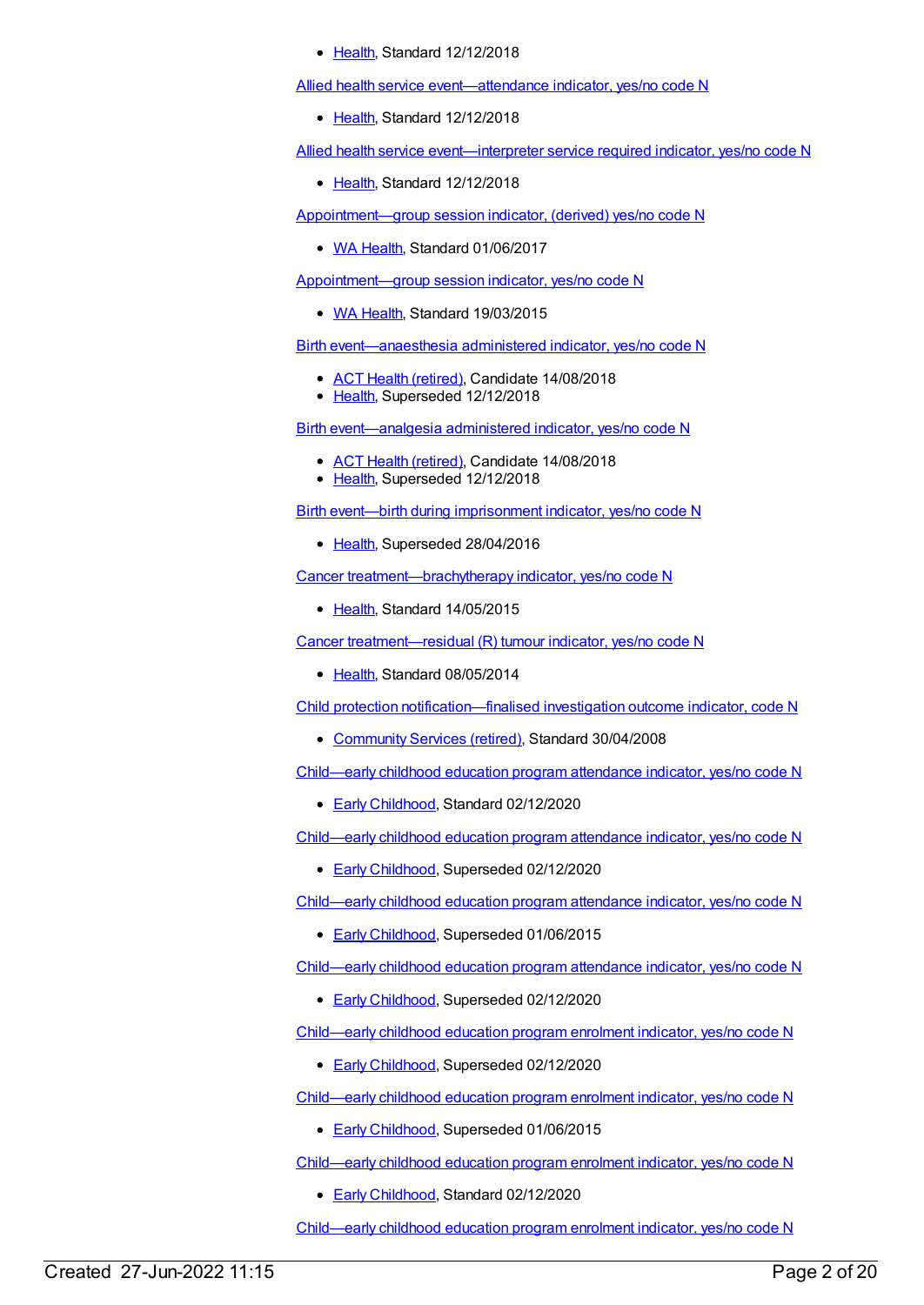**Early [Childhood](https://meteor.aihw.gov.au/RegistrationAuthority/13), Superseded 02/12/2020** 

### [Child—eligibility](https://meteor.aihw.gov.au/content/401343) for subsidy indicator, code N

- [Community](https://meteor.aihw.gov.au/RegistrationAuthority/1) Services (retired), Standard 21/05/2010
- **Early [Childhood](https://meteor.aihw.gov.au/RegistrationAuthority/13), Standard 21/05/2010**

[Child—fully](https://meteor.aihw.gov.au/content/720830) immunised recorded indicator, yes/no code N

- [Health](https://meteor.aihw.gov.au/RegistrationAuthority/12), Standard 16/01/2020
- [Indigenous](https://meteor.aihw.gov.au/RegistrationAuthority/6), Standard 14/07/2021

[Child—fully](https://meteor.aihw.gov.au/content/457664) immunised recorded indicator, yes/no code N

- [Health](https://meteor.aihw.gov.au/RegistrationAuthority/12), Superseded 16/01/2020
- [Indigenous](https://meteor.aihw.gov.au/RegistrationAuthority/6), Superseded 14/07/2021

[Child—preschool](https://meteor.aihw.gov.au/content/436120) program attendance indicator, yes/no code N

**Early [Childhood](https://meteor.aihw.gov.au/RegistrationAuthority/13), Superseded 28/05/2014** 

[Child—preschool](https://meteor.aihw.gov.au/content/506727) program enrolment indicator, yes/no code N

- [Community](https://meteor.aihw.gov.au/RegistrationAuthority/1) Services (retired), Standard 19/09/2013
- Early [Childhood](https://meteor.aihw.gov.au/RegistrationAuthority/13), Superseded 28/05/2014

[Child—preschool](https://meteor.aihw.gov.au/content/436126) program enrolment indicator, yes/no code N

**Early [Childhood](https://meteor.aihw.gov.au/RegistrationAuthority/13), Superseded 08/04/2013** 

[Child—preschool](https://meteor.aihw.gov.au/content/387977) service enrolment indicator, code N

- [Community](https://meteor.aihw.gov.au/RegistrationAuthority/1) Services (retired), Retired 21/05/2010
- Early [Childhood](https://meteor.aihw.gov.au/RegistrationAuthority/13), Superseded 07/06/2011

[Child—preschool](https://meteor.aihw.gov.au/content/357010) service received indicator, code N

- [Community](https://meteor.aihw.gov.au/RegistrationAuthority/1) Services (retired), Retired 21/05/2010
- Early [Childhood](https://meteor.aihw.gov.au/RegistrationAuthority/13), Superseded 07/06/2011

[Client—consent](https://meteor.aihw.gov.au/content/689402) indicator, yes/no code N

• [Homelessness](https://meteor.aihw.gov.au/RegistrationAuthority/14), Standard 10/08/2018

[Client—consent](https://meteor.aihw.gov.au/content/338737) obtained indicator, yes/no code N

- [Community](https://meteor.aihw.gov.au/RegistrationAuthority/1) Services (retired), Standard 30/11/2007
- [Homelessness](https://meteor.aihw.gov.au/RegistrationAuthority/14), Superseded 10/08/2018
- Housing [assistance](https://meteor.aihw.gov.au/RegistrationAuthority/11), Standard 23/08/2010
- [Indigenous](https://meteor.aihw.gov.au/RegistrationAuthority/6), Standard 08/10/2014

[Client—social](https://meteor.aihw.gov.au/content/567394) and emotional wellbeing health issues indicator, yes/no code N

• [Indigenous](https://meteor.aihw.gov.au/RegistrationAuthority/6), Standard 16/09/2014

[Dwelling—boarding](https://meteor.aihw.gov.au/content/464180) house unit indicator, yes/no code N

• Housing [assistance](https://meteor.aihw.gov.au/RegistrationAuthority/11), Superseded 01/05/2013

Episode of admitted patient [care—interpreter](https://meteor.aihw.gov.au/content/741142) required status indicator, yes/no code N

**[Tasmanian](https://meteor.aihw.gov.au/RegistrationAuthority/15) Health, Standard 27/04/2021** 

Episode of admitted patient [care—same-day](https://meteor.aihw.gov.au/content/447018) admitted care indicator, yes/no code N

**[Tasmanian](https://meteor.aihw.gov.au/RegistrationAuthority/15) Health, Standard 19/02/2021** 

Episode of [care—Department](https://meteor.aihw.gov.au/content/644877) of Veterans' Affairs funding indicator, yes/no code N

- ACT Health [\(retired\)](https://meteor.aihw.gov.au/RegistrationAuthority/9), Candidate 08/08/2018
- [Health](https://meteor.aihw.gov.au/RegistrationAuthority/12), Standard 25/01/2018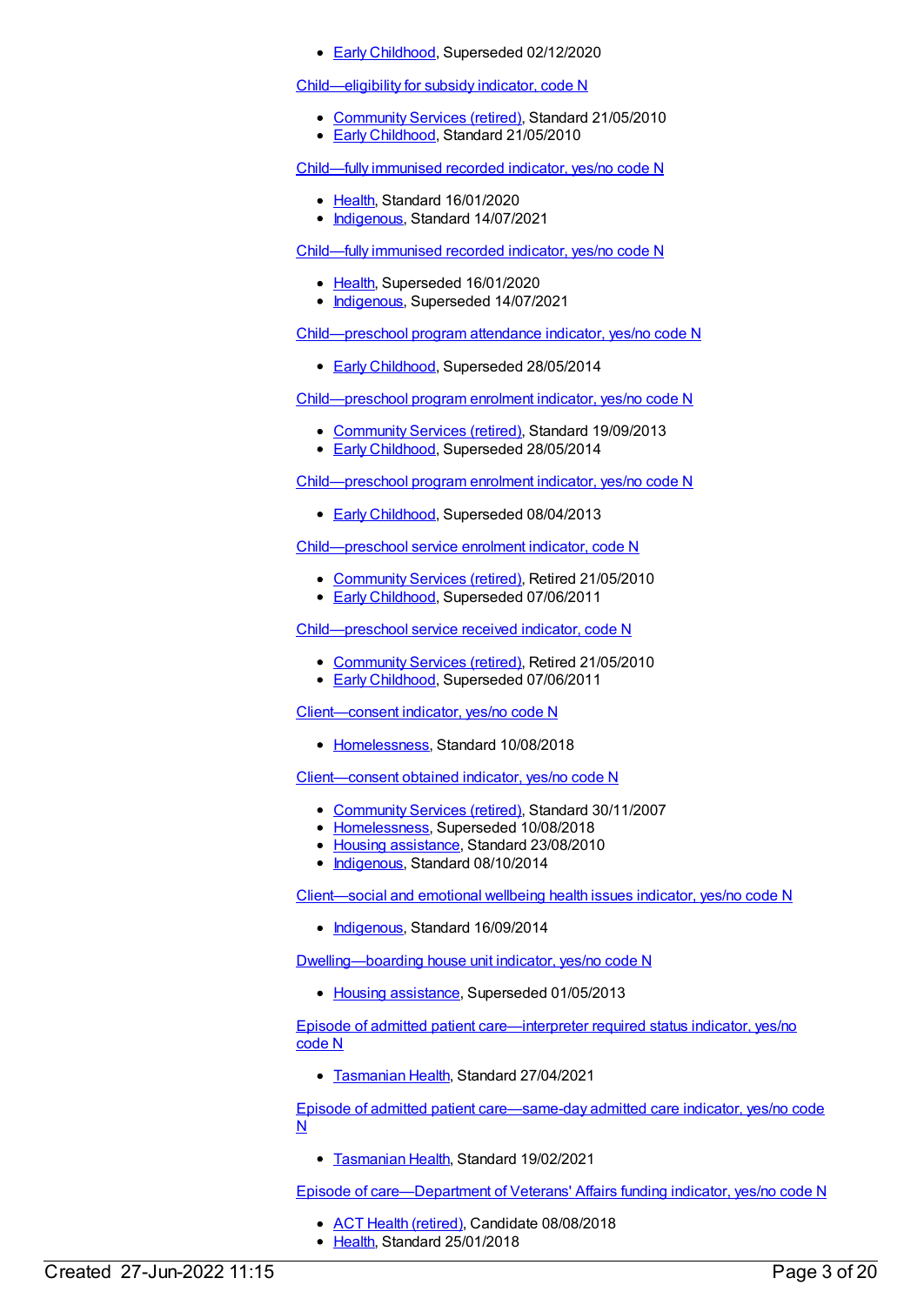**• [Tasmanian](https://meteor.aihw.gov.au/RegistrationAuthority/15) Health, Standard 27/05/2020** 

Episode of [care—funding](https://meteor.aihw.gov.au/content/270092) eligibility indicator (Department of Veterans' Affairs), code N

- [Health](https://meteor.aihw.gov.au/RegistrationAuthority/12), Superseded 25/01/2018
- [Independent](https://meteor.aihw.gov.au/RegistrationAuthority/3) Hospital Pricing Authority, Standard 01/11/2012

Episode of [care—specialist](https://meteor.aihw.gov.au/content/270397) private sector rehabilitation care indicator, code N

Elealth, Standard 01/03/2005

Establishment [\(prison\)—planned](https://meteor.aihw.gov.au/content/402779) hospital transfer indicator, yes/no code N

• [Health](https://meteor.aihw.gov.au/RegistrationAuthority/12), Superseded 28/04/2016

[Establishment—acquired](https://meteor.aihw.gov.au/content/619614) immune deficiency syndrome unit indicator, yes/no code N

- ACT Health [\(retired\)](https://meteor.aihw.gov.au/RegistrationAuthority/9), Candidate 10/08/2018
- [Health](https://meteor.aihw.gov.au/RegistrationAuthority/12), Standard 03/11/2016

[Establishment—acute](https://meteor.aihw.gov.au/content/619627) renal dialysis unit indicator, yes/no code N

- ACT Health [\(retired\)](https://meteor.aihw.gov.au/RegistrationAuthority/9), Candidate 10/08/2018
- Elealth, Standard 03/11/2016

[Establishment—acute](https://meteor.aihw.gov.au/content/619640) spinal cord injury unit indicator, yes/no code N

- ACT Health [\(retired\)](https://meteor.aihw.gov.au/RegistrationAuthority/9), Candidate 10/08/2018
- [Health](https://meteor.aihw.gov.au/RegistrationAuthority/12), Standard 03/11/2016

[Establishment—alcohol](https://meteor.aihw.gov.au/content/619655) and drug unit indicator, yes/no code N

- ACT Health [\(retired\)](https://meteor.aihw.gov.au/RegistrationAuthority/9), Candidate 10/08/2018
- [Health](https://meteor.aihw.gov.au/RegistrationAuthority/12), Standard 03/11/2016

[Establishment—bone](https://meteor.aihw.gov.au/content/619693) marrow transplantation unit indicator, yes/no code N

- ACT Health [\(retired\)](https://meteor.aihw.gov.au/RegistrationAuthority/9), Candidate 10/08/2018
- [Health](https://meteor.aihw.gov.au/RegistrationAuthority/12), Standard 03/11/2016

[Establishment—burns](https://meteor.aihw.gov.au/content/619702) unit level III indicator, yes/no code N

- ACT Health [\(retired\)](https://meteor.aihw.gov.au/RegistrationAuthority/9), Candidate 10/08/2018
- Elealth, Standard 03/11/2016

[Establishment—cardiac](https://meteor.aihw.gov.au/content/619713) surgery unit indicator, yes/no code N

- ACT Health [\(retired\)](https://meteor.aihw.gov.au/RegistrationAuthority/9), Candidate 10/08/2018
- [Health](https://meteor.aihw.gov.au/RegistrationAuthority/12), Standard 03/11/2016

[Establishment—clinical](https://meteor.aihw.gov.au/content/619723) genetics unit indicator, yes/no code N

- ACT Health [\(retired\)](https://meteor.aihw.gov.au/RegistrationAuthority/9), Candidate 10/08/2018
- [Health](https://meteor.aihw.gov.au/RegistrationAuthority/12), Standard 03/11/2016

[Establishment—clinical](https://meteor.aihw.gov.au/content/715743) pharmacology and/or toxicology service indicator, yes/no code N

• [Health](https://meteor.aihw.gov.au/RegistrationAuthority/12), Standard 19/06/2019

[Establishment—comprehensive](https://meteor.aihw.gov.au/content/619743) epilepsy centre indicator, yes/no code N

- ACT Health [\(retired\)](https://meteor.aihw.gov.au/RegistrationAuthority/9), Candidate 10/08/2018
- [Health](https://meteor.aihw.gov.au/RegistrationAuthority/12), Standard 03/11/2016

[Establishment—coronary](https://meteor.aihw.gov.au/content/619758) care unit indicator, yes/no code N

- ACT Health [\(retired\)](https://meteor.aihw.gov.au/RegistrationAuthority/9), Candidate 10/08/2018
- [Health](https://meteor.aihw.gov.au/RegistrationAuthority/12), Standard 03/11/2016

[Establishment—data](https://meteor.aihw.gov.au/content/548891) estimated indicator, yes/no code N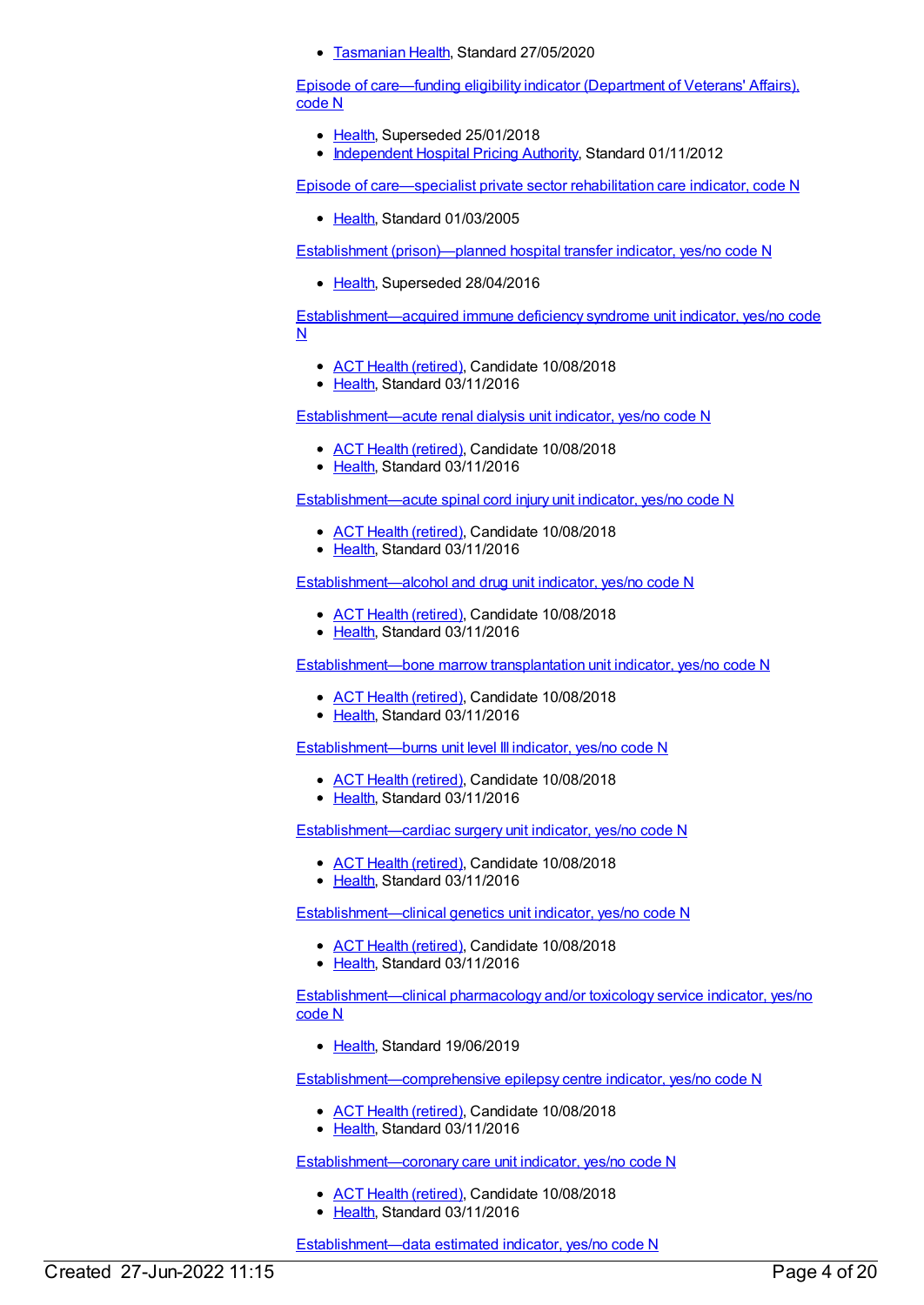- ACT Health [\(retired\)](https://meteor.aihw.gov.au/RegistrationAuthority/9), Candidate 10/08/2018
- [Health](https://meteor.aihw.gov.au/RegistrationAuthority/12), Standard 11/04/2014

[Establishment—data](https://meteor.aihw.gov.au/content/757029) estimated indicator, yes/no code N

• [Health](https://meteor.aihw.gov.au/RegistrationAuthority/12), Recorded 24/06/2022

[Establishment—diabetes](https://meteor.aihw.gov.au/content/619769) unit indicator, yes/no code N

- ACT Health [\(retired\)](https://meteor.aihw.gov.au/RegistrationAuthority/9), Candidate 10/08/2018
- [Health](https://meteor.aihw.gov.au/RegistrationAuthority/12), Standard 03/11/2016

[Establishment—domiciliary](https://meteor.aihw.gov.au/content/619790) care service indicator, yes/no code N

- **ACT Health [\(retired\)](https://meteor.aihw.gov.au/RegistrationAuthority/9), Candidate 10/08/2018**
- [Health](https://meteor.aihw.gov.au/RegistrationAuthority/12), Standard 03/11/2016

[Establishment—geriatric](https://meteor.aihw.gov.au/content/619809) assessment unit indicator, yes/no code N

- ACT Health [\(retired\)](https://meteor.aihw.gov.au/RegistrationAuthority/9), Candidate 10/08/2018
- [Health](https://meteor.aihw.gov.au/RegistrationAuthority/12), Standard 03/11/2016

[Establishment—heart](https://meteor.aihw.gov.au/content/619822) lung transplantation unit indicator, yes/no code N

- ACT Health [\(retired\)](https://meteor.aihw.gov.au/RegistrationAuthority/9), Candidate 10/08/2018
- Elealth, Standard 03/11/2016

[Establishment—hospice](https://meteor.aihw.gov.au/content/619860) care unit indicator, yes/no code N

- ACT Health [\(retired\)](https://meteor.aihw.gov.au/RegistrationAuthority/9), Candidate 10/08/2018
- [Health](https://meteor.aihw.gov.au/RegistrationAuthority/12), Standard 03/11/2016

[Establishment—infectious](https://meteor.aihw.gov.au/content/619888) diseases unit indicator, yes/no code N

- ACT Health [\(retired\)](https://meteor.aihw.gov.au/RegistrationAuthority/9), Candidate 10/08/2018
- [Health](https://meteor.aihw.gov.au/RegistrationAuthority/12), Standard 03/11/2016

[Establishment—intensive](https://meteor.aihw.gov.au/content/619894) care unit level III indicator, yes/no code N

- ACT Health [\(retired\)](https://meteor.aihw.gov.au/RegistrationAuthority/9), Candidate 10/08/2018
- [Health](https://meteor.aihw.gov.au/RegistrationAuthority/12), Standard 03/11/2016

[Establishment—in-vitro](https://meteor.aihw.gov.au/content/619877) fertilisation unit indicator, yes/no code N

- ACT Health [\(retired\)](https://meteor.aihw.gov.au/RegistrationAuthority/9), Candidate 10/08/2018
- Elealth, Standard 03/11/2016

[Establishment—liver](https://meteor.aihw.gov.au/content/619914) transplantation unit indicator, yes/no code N

- ACT Health [\(retired\)](https://meteor.aihw.gov.au/RegistrationAuthority/9), Candidate 10/08/2018
- [Health](https://meteor.aihw.gov.au/RegistrationAuthority/12), Standard 03/11/2016

[Establishment—maintenance](https://meteor.aihw.gov.au/content/619920) renal dialysis centre indicator, yes/no code N

- ACT Health [\(retired\)](https://meteor.aihw.gov.au/RegistrationAuthority/9), Candidate 10/08/2018
- [Health](https://meteor.aihw.gov.au/RegistrationAuthority/12), Standard 03/11/2016

[Establishment—major](https://meteor.aihw.gov.au/content/619941) plastic/reconstructive surgery unit indicator, yes/no code N

- ACT Health [\(retired\)](https://meteor.aihw.gov.au/RegistrationAuthority/9), Candidate 10/08/2018
- [Health](https://meteor.aihw.gov.au/RegistrationAuthority/12), Standard 03/11/2016

[Establishment—neonatal](https://meteor.aihw.gov.au/content/619947) intensive care unit level III indicator, yes/no code N

- ACT Health [\(retired\)](https://meteor.aihw.gov.au/RegistrationAuthority/9), Candidate 10/08/2018
- [Health](https://meteor.aihw.gov.au/RegistrationAuthority/12), Standard 03/11/2016

[Establishment—neurosurgical](https://meteor.aihw.gov.au/content/619953) unit indicator, yes/no code N

- ACT Health [\(retired\)](https://meteor.aihw.gov.au/RegistrationAuthority/9), Candidate 10/08/2018
- [Health](https://meteor.aihw.gov.au/RegistrationAuthority/12), Standard 03/11/2016

[Establishment—nursing](https://meteor.aihw.gov.au/content/619959) home care unit indicator, yes/no code N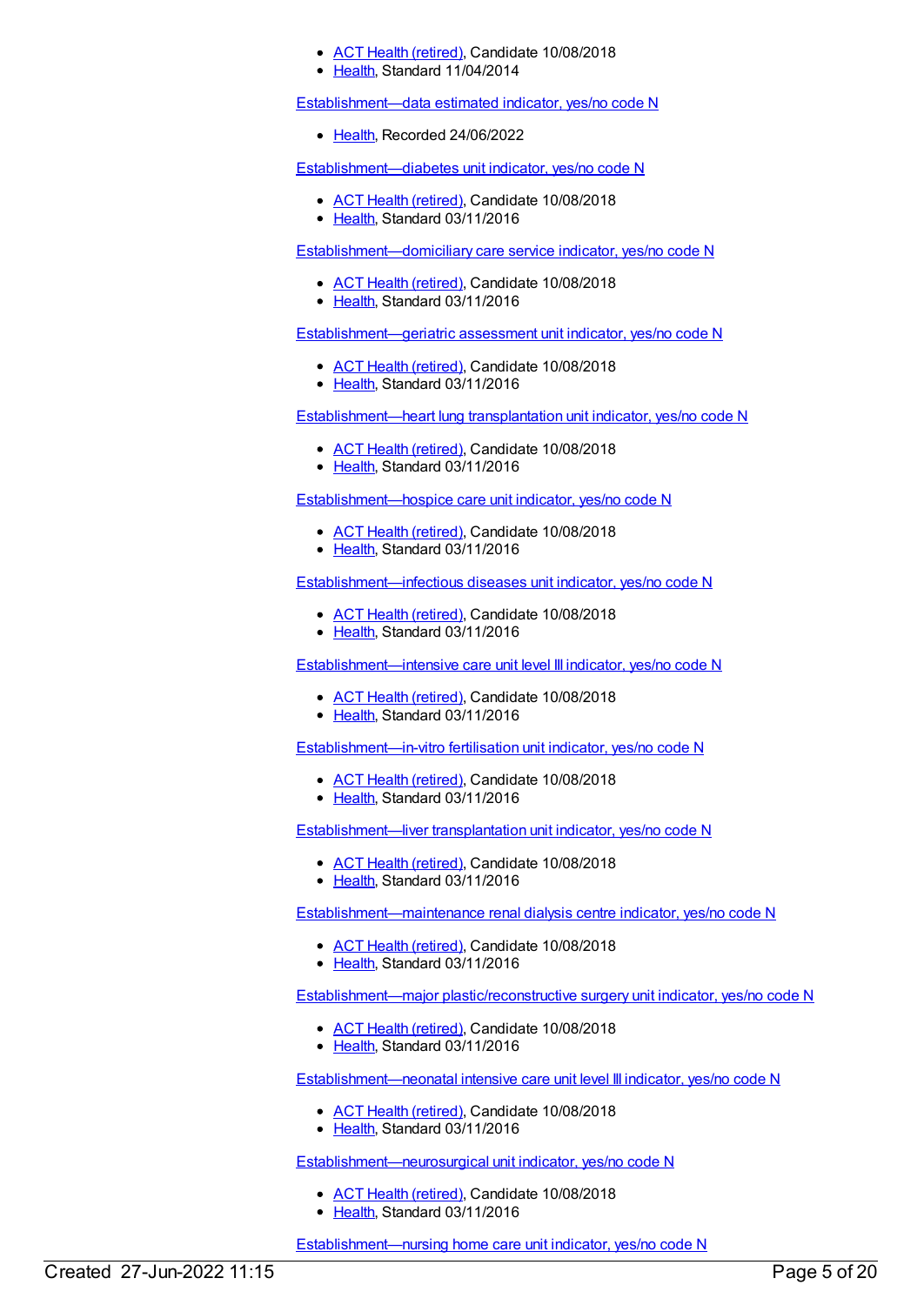- ACT Health [\(retired\)](https://meteor.aihw.gov.au/RegistrationAuthority/9), Candidate 10/08/2018
- [Health](https://meteor.aihw.gov.au/RegistrationAuthority/12), Standard 03/11/2016

[Establishment—obstetric/maternity](https://meteor.aihw.gov.au/content/619977) unit indicator, yes/no code N

- ACT Health [\(retired\)](https://meteor.aihw.gov.au/RegistrationAuthority/9), Candidate 10/08/2018
- [Health](https://meteor.aihw.gov.au/RegistrationAuthority/12), Standard 03/11/2016

[Establishment—oncology](https://meteor.aihw.gov.au/content/619990) unit indicator, yes/no code N

- ACT Health [\(retired\)](https://meteor.aihw.gov.au/RegistrationAuthority/9), Candidate 10/08/2018
- [Health](https://meteor.aihw.gov.au/RegistrationAuthority/12), Standard 03/11/2016

[Establishment—pancreas](https://meteor.aihw.gov.au/content/619997) transplantation unit indicator, yes/no code N

- ACT Health [\(retired\)](https://meteor.aihw.gov.au/RegistrationAuthority/9), Candidate 10/08/2018
- [Health](https://meteor.aihw.gov.au/RegistrationAuthority/12), Standard 03/11/2016

[Establishment—psychiatric](https://meteor.aihw.gov.au/content/620003) unit/ward indicator, yes/no code N

- ACT Health [\(retired\)](https://meteor.aihw.gov.au/RegistrationAuthority/9), Candidate 10/08/2018
- [Health](https://meteor.aihw.gov.au/RegistrationAuthority/12), Standard 03/11/2016

Establishment—quality [accreditation/certification](https://meteor.aihw.gov.au/content/302372) standard indicator (Australian Council on Healthcare Standards EQuIP), code N

• [Health](https://meteor.aihw.gov.au/RegistrationAuthority/12), Standard 14/09/2005

Establishment—quality [accreditation/certification](https://meteor.aihw.gov.au/content/302374) standard indicator (Australian Quality Council), code N

• [Health](https://meteor.aihw.gov.au/RegistrationAuthority/12), Standard 14/09/2005

Establishment—quality [accreditation/certification](https://meteor.aihw.gov.au/content/302377) standard indicator (International Organisation for Standardisation 9000 quality family), code N

• [Health](https://meteor.aihw.gov.au/RegistrationAuthority/12), Standard 14/09/2005

Establishment—quality [accreditation/certification](https://meteor.aihw.gov.au/content/302379) standard indicator (Quality Improvement Council), code N

• [Health](https://meteor.aihw.gov.au/RegistrationAuthority/12), Standard 14/09/2005

[Establishment—rehabilitation](https://meteor.aihw.gov.au/content/620010) unit indicator, yes/no code N

- ACT Health [\(retired\)](https://meteor.aihw.gov.au/RegistrationAuthority/9), Candidate 10/08/2018
- [Health](https://meteor.aihw.gov.au/RegistrationAuthority/12), Standard 03/11/2016

[Establishment—renal](https://meteor.aihw.gov.au/content/620019) transplantation unit indicator, yes/no code N

- ACT Health [\(retired\)](https://meteor.aihw.gov.au/RegistrationAuthority/9), Candidate 10/08/2018
- [Health](https://meteor.aihw.gov.au/RegistrationAuthority/12), Standard 03/11/2016

[Establishment—sleep](https://meteor.aihw.gov.au/content/620026) centre indicator, yes/no code N

- ACT Health [\(retired\)](https://meteor.aihw.gov.au/RegistrationAuthority/9), Candidate 10/08/2018
- [Health](https://meteor.aihw.gov.au/RegistrationAuthority/12), Standard 03/11/2016

[Establishment—specialised](https://meteor.aihw.gov.au/content/270448) service indicator (acquired immune deficiency syndrome unit), yes/no code N

• [Health](https://meteor.aihw.gov.au/RegistrationAuthority/12), Superseded 03/11/2016

[Establishment—specialised](https://meteor.aihw.gov.au/content/270435) service indicator (acute renal dialysis unit), yes/no code N

• [Health](https://meteor.aihw.gov.au/RegistrationAuthority/12), Superseded 03/11/2016

[Establishment—specialised](https://meteor.aihw.gov.au/content/270432) service indicator (acute spinal cord injury unit), yes/no code N

• [Health](https://meteor.aihw.gov.au/RegistrationAuthority/12), Superseded 03/11/2016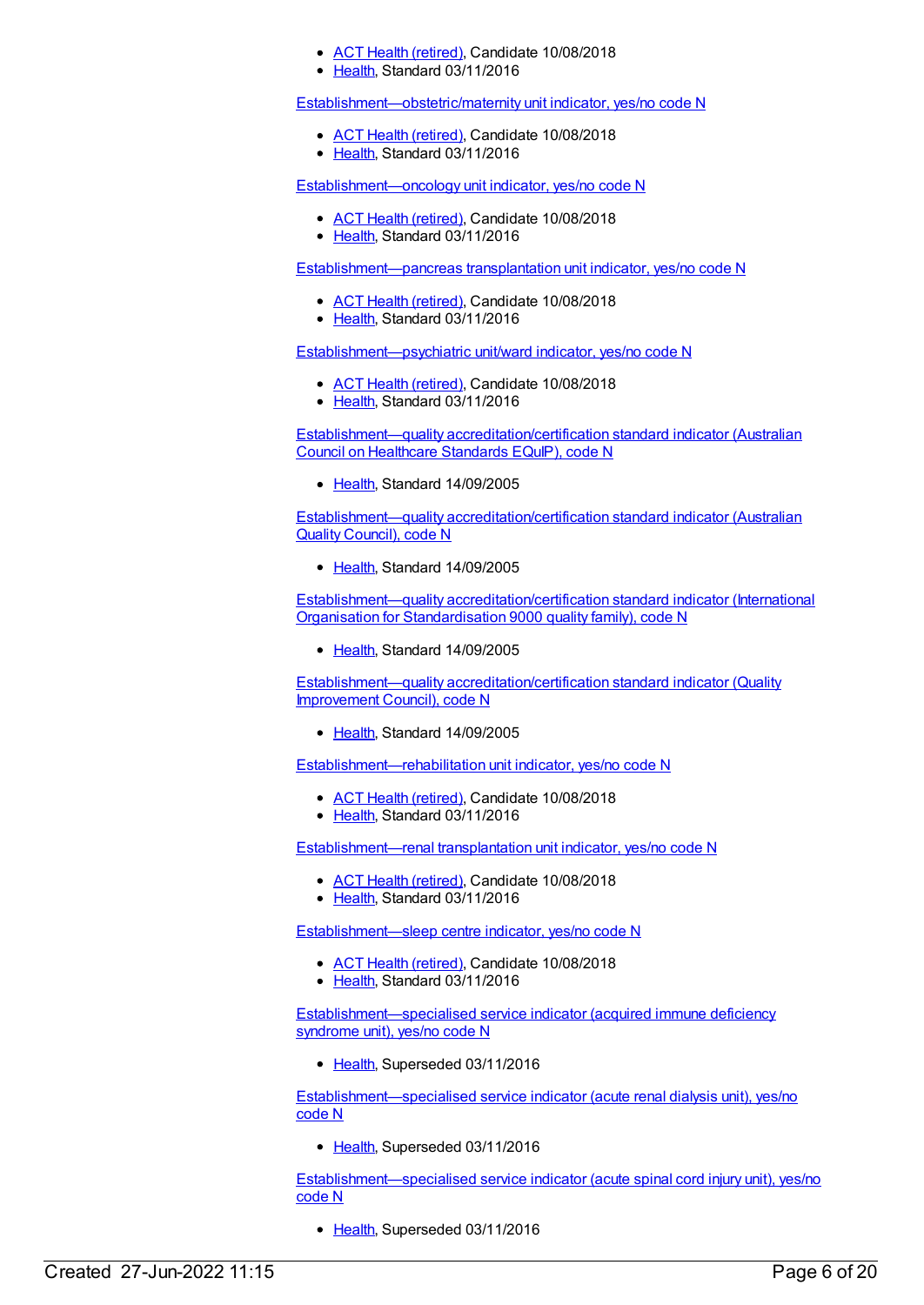[Establishment—specialised](https://meteor.aihw.gov.au/content/270431) service indicator (alcohol and drug unit), yes/no code N

• [Health](https://meteor.aihw.gov.au/RegistrationAuthority/12), Superseded 03/11/2016

[Establishment—specialised](https://meteor.aihw.gov.au/content/308862) service indicator (bone marrow transplantation unit), yes/no code N

• [Health](https://meteor.aihw.gov.au/RegistrationAuthority/12), Superseded 03/11/2016

[Establishment—specialised](https://meteor.aihw.gov.au/content/270438) service indicator (burns unit (level III)), yes/no code N

• [Health](https://meteor.aihw.gov.au/RegistrationAuthority/12), Superseded 03/11/2016

[Establishment—specialised](https://meteor.aihw.gov.au/content/270434) service indicator (cardiac surgery unit), yes/no code N

• [Health](https://meteor.aihw.gov.au/RegistrationAuthority/12), Superseded 03/11/2016

[Establishment—specialised](https://meteor.aihw.gov.au/content/270444) service indicator (clinical genetics unit), yes/no code N

• [Health](https://meteor.aihw.gov.au/RegistrationAuthority/12), Superseded 03/11/2016

[Establishment—specialised](https://meteor.aihw.gov.au/content/270442) service indicator (comprehensive epilepsy centre), yes/no code N

• [Health](https://meteor.aihw.gov.au/RegistrationAuthority/12), Superseded 03/11/2016

[Establishment—specialised](https://meteor.aihw.gov.au/content/270433) service indicator (coronary care unit), yes/no code N

• [Health](https://meteor.aihw.gov.au/RegistrationAuthority/12), Superseded 03/11/2016

[Establishment—specialised](https://meteor.aihw.gov.au/content/270449) service indicator (diabetes unit), yes/no code N

• [Health](https://meteor.aihw.gov.au/RegistrationAuthority/12), Superseded 03/11/2016

[Establishment—specialised](https://meteor.aihw.gov.au/content/270430) service indicator (domiciliary care service), yes/no code N

• [Health](https://meteor.aihw.gov.au/RegistrationAuthority/12), Superseded 03/11/2016

[Establishment—specialised](https://meteor.aihw.gov.au/content/270429) service indicator (geriatric assessment unit), yes/no code N

• [Health](https://meteor.aihw.gov.au/RegistrationAuthority/12), Superseded 03/11/2016

[Establishment—specialised](https://meteor.aihw.gov.au/content/308866) service indicator (heart, lung transplantation unit), yes/no code N

• [Health](https://meteor.aihw.gov.au/RegistrationAuthority/12), Superseded 03/11/2016

[Establishment—specialised](https://meteor.aihw.gov.au/content/270427) service indicator (hospice care unit), yes/no code N

• [Health](https://meteor.aihw.gov.au/RegistrationAuthority/12), Superseded 03/11/2016

[Establishment—specialised](https://meteor.aihw.gov.au/content/270447) service indicator (infectious diseases unit), yes/no code N

• [Health](https://meteor.aihw.gov.au/RegistrationAuthority/12), Superseded 03/11/2016

[Establishment—specialised](https://meteor.aihw.gov.au/content/270426) service indicator (intensive care unit (level III)), yes/no code N

• [Health](https://meteor.aihw.gov.au/RegistrationAuthority/12), Superseded 03/11/2016

[Establishment—specialised](https://meteor.aihw.gov.au/content/270441) service indicator (in-vitro fertilisation unit), yes/no code N

[Health](https://meteor.aihw.gov.au/RegistrationAuthority/12), Superseded 03/11/2016

[Establishment—specialised](https://meteor.aihw.gov.au/content/308868) service indicator (liver transplantation unit), yes/no code N

• [Health](https://meteor.aihw.gov.au/RegistrationAuthority/12), Superseded 03/11/2016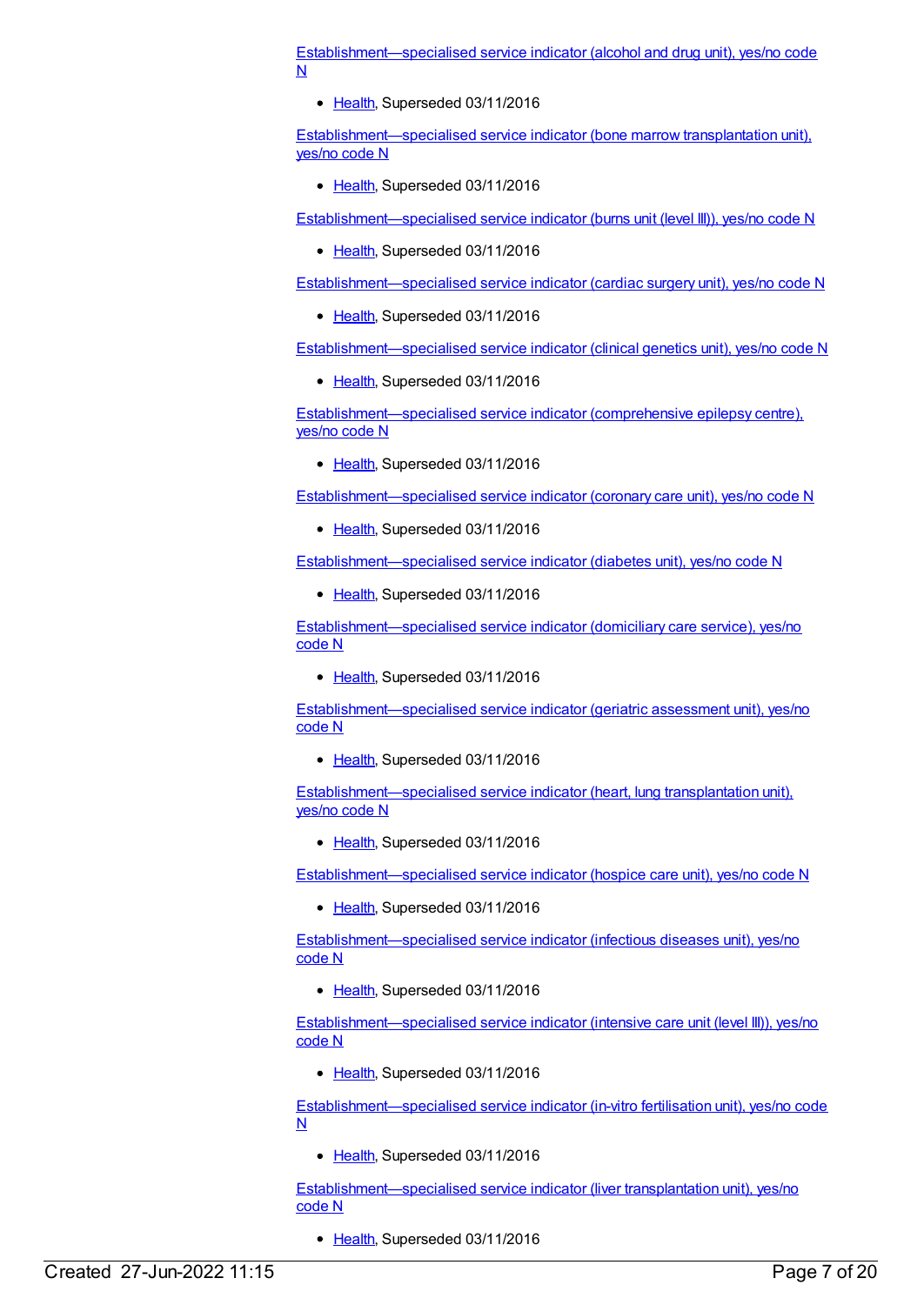[Establishment—specialised](https://meteor.aihw.gov.au/content/270437) service indicator (maintenance renal dialysis centre), yes/no code N

• [Health](https://meteor.aihw.gov.au/RegistrationAuthority/12), Superseded 03/11/2016

[Establishment—specialised](https://meteor.aihw.gov.au/content/270439) service indicator (major plastic/reconstructive surgery unit), yes/no code N

• [Health](https://meteor.aihw.gov.au/RegistrationAuthority/12), Superseded 03/11/2016

[Establishment—specialised](https://meteor.aihw.gov.au/content/270436) service indicator (neonatal intensive care unit (level III)), yes/no code N

• [Health](https://meteor.aihw.gov.au/RegistrationAuthority/12), Superseded 03/11/2016

[Establishment—specialised](https://meteor.aihw.gov.au/content/270446) service indicator (neurosurgical unit), yes/no code N

• [Health](https://meteor.aihw.gov.au/RegistrationAuthority/12), Superseded 03/11/2016

[Establishment—specialised](https://meteor.aihw.gov.au/content/270428) service indicator (nursing home care unit), yes/no code N

• [Health](https://meteor.aihw.gov.au/RegistrationAuthority/12), Superseded 03/11/2016

[Establishment—specialised](https://meteor.aihw.gov.au/content/270150) service indicator (obstetric/maternity), yes/no code N

• [Health](https://meteor.aihw.gov.au/RegistrationAuthority/12), Superseded 03/11/2016

[Establishment—specialised](https://meteor.aihw.gov.au/content/270440) service indicator (oncology unit) (cancer treatment), yes/no code N

[Health](https://meteor.aihw.gov.au/RegistrationAuthority/12), Superseded 03/11/2016

[Establishment—specialised](https://meteor.aihw.gov.au/content/308870) service indicator (pancreas transplantation unit), yes/no code N

• [Health](https://meteor.aihw.gov.au/RegistrationAuthority/12), Superseded 03/11/2016

[Establishment—specialised](https://meteor.aihw.gov.au/content/270425) service indicator (psychiatric unit/ward), yes/no code  $\underline{\mathsf{N}}$ 

• [Health](https://meteor.aihw.gov.au/RegistrationAuthority/12), Superseded 03/11/2016

[Establishment—specialised](https://meteor.aihw.gov.au/content/270450) service indicator (rehabilitation unit), yes/no code N

• [Health](https://meteor.aihw.gov.au/RegistrationAuthority/12), Superseded 03/11/2016

[Establishment—specialised](https://meteor.aihw.gov.au/content/308864) service indicator (renal transplantation unit), yes/no code N

• [Health](https://meteor.aihw.gov.au/RegistrationAuthority/12), Superseded 03/11/2016

[Establishment—specialised](https://meteor.aihw.gov.au/content/270445) service indicator (sleep centre), yes/no code N

• [Health](https://meteor.aihw.gov.au/RegistrationAuthority/12), Superseded 03/11/2016

[Establishment—specialised](https://meteor.aihw.gov.au/content/270424) service indicator (specialist paediatric), yes/no code N

• [Health](https://meteor.aihw.gov.au/RegistrationAuthority/12), Superseded 03/11/2016

[Establishment—specialised](https://meteor.aihw.gov.au/content/270443) service indicator (transplantation unit), yes/no code N

[Health](https://meteor.aihw.gov.au/RegistrationAuthority/12), Standard 01/03/2005

[Establishment—specialist](https://meteor.aihw.gov.au/content/620033) paediatric unit indicator, yes/no code N

- ACT Health [\(retired\)](https://meteor.aihw.gov.au/RegistrationAuthority/9), Candidate 10/08/2018
- [Health](https://meteor.aihw.gov.au/RegistrationAuthority/12), Standard 03/11/2016

[Establishment—Staphylococcus](https://meteor.aihw.gov.au/content/585386) aureus bacteraemia surveillance indicator, yes/no code N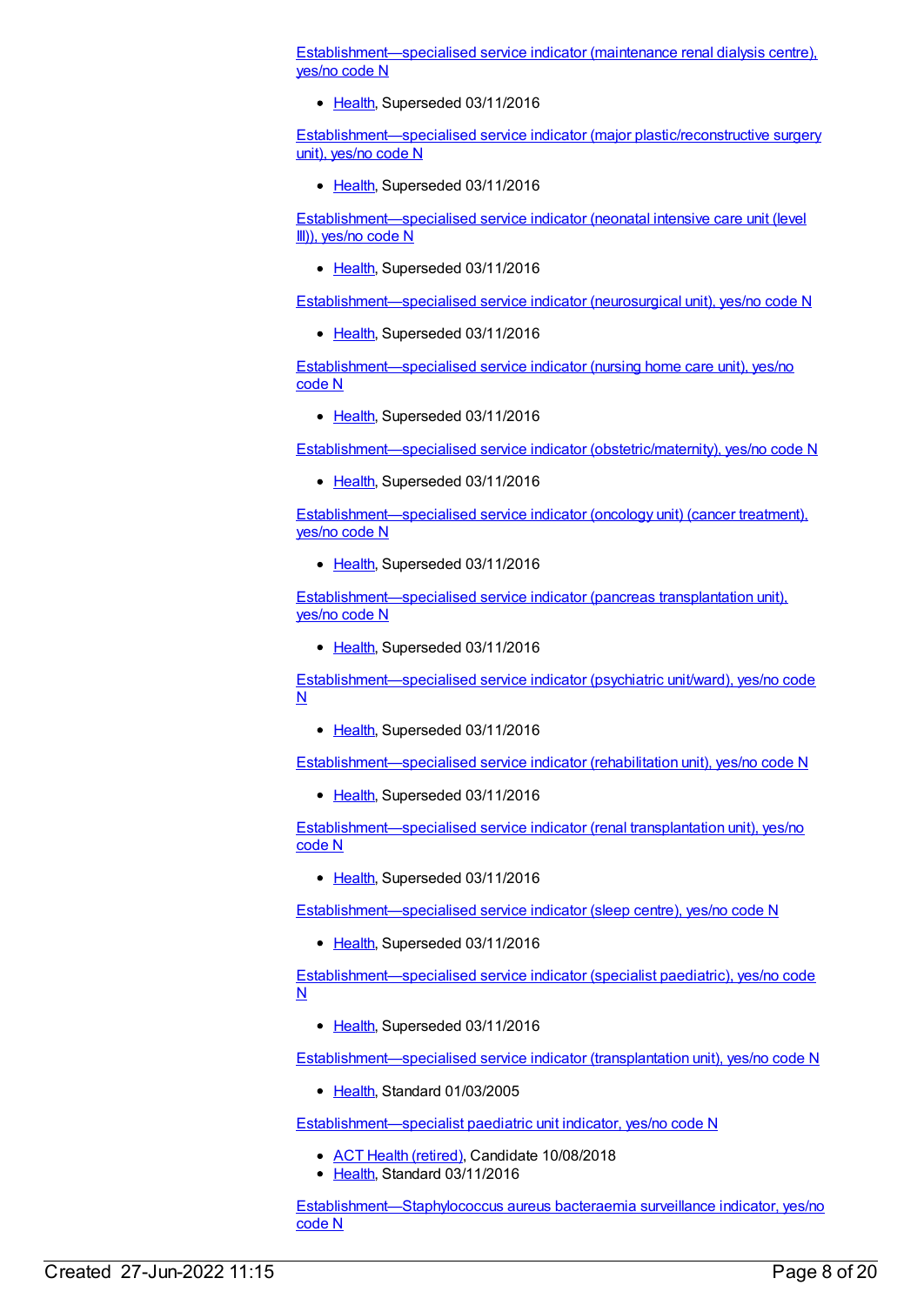• [Health](https://meteor.aihw.gov.au/RegistrationAuthority/12), Superseded 10/06/2022

[Establishment—Staphylococcus](https://meteor.aihw.gov.au/content/754293) aureus bloodstream infection surveillance indicator, yes/no code N

• [Health](https://meteor.aihw.gov.au/RegistrationAuthority/12), Standard 10/06/2022

[Female—caesarean](https://meteor.aihw.gov.au/content/301993) section indicator (last previous birth) code N

• [Health](https://meteor.aihw.gov.au/RegistrationAuthority/12), Superseded 07/03/2014

[Female—hysterectomy](https://meteor.aihw.gov.au/content/457775) indicator, yes/no code N

- [Health](https://meteor.aihw.gov.au/RegistrationAuthority/12), Standard 07/12/2011
- [Indigenous](https://meteor.aihw.gov.au/RegistrationAuthority/6), Standard 13/03/2015

[Female—pregnant](https://meteor.aihw.gov.au/content/483599) during imprisonment indicator, yes/no code N

• [Health](https://meteor.aihw.gov.au/RegistrationAuthority/12), Superseded 28/04/2016

Identifier-identifier active status indicator, yes/no code N

• [Health](https://meteor.aihw.gov.au/RegistrationAuthority/12), Standard 05/10/2016

[Identifier—investigation](https://meteor.aihw.gov.au/content/638745) flag, yes/no code N

• [Health](https://meteor.aihw.gov.au/RegistrationAuthority/12), Standard 05/10/2016

Maternity model of [care—additional](https://meteor.aihw.gov.au/content/579692) remote or rural services offered indicator, yes/no code N

• [Health](https://meteor.aihw.gov.au/RegistrationAuthority/12), Standard 14/05/2015

Maternity model of [care—midwifery](https://meteor.aihw.gov.au/content/558582) caseload indicator, yes/no code N

• [Health](https://meteor.aihw.gov.au/RegistrationAuthority/12), Standard 14/05/2015

Maternity model of [care—planned](https://meteor.aihw.gov.au/content/558770) medical visit indicator, yes/no code N

• [Health](https://meteor.aihw.gov.au/RegistrationAuthority/12), Standard 14/05/2015

Maternity model of [care—postnatal](https://meteor.aihw.gov.au/content/558729) visits in a residential setting indicator, yes/no code N

[Health](https://meteor.aihw.gov.au/RegistrationAuthority/12), Standard 14/05/2015

Maternity model of [care—routine](https://meteor.aihw.gov.au/content/562432) relocation for intrapartum care and birth indicator, yes/no code N

• [Health](https://meteor.aihw.gov.au/RegistrationAuthority/12), Standard 14/05/2015

Maternity model of [care—target](https://meteor.aihw.gov.au/content/558051) group indicator, code N

● [Health](https://meteor.aihw.gov.au/RegistrationAuthority/12), Standard 14/05/2015

Medical indemnity claim management [episode—class](https://meteor.aihw.gov.au/content/466010) action indicator, yes/no code N

• [Health](https://meteor.aihw.gov.au/RegistrationAuthority/12), Standard 07/12/2011

Mental health service [contact—patient/client](https://meteor.aihw.gov.au/content/286859) participation indicator, yes/no code N

• [Health](https://meteor.aihw.gov.au/RegistrationAuthority/12), Superseded 07/02/2013

Mental health service [contact—patient/client](https://meteor.aihw.gov.au/content/494341) participation indicator, yes/no code N

• [Health](https://meteor.aihw.gov.au/RegistrationAuthority/12), Superseded 25/01/2018

[Methicillin-resistant](https://meteor.aihw.gov.au/content/458628) Staphylococcus aureus isolate—antibiotic susceptibility indicator, yes/no code N

• [Health](https://meteor.aihw.gov.au/RegistrationAuthority/12), Standard 15/11/2012

[Non-admitted](https://meteor.aihw.gov.au/content/596610) patient service event—first service event indicator, yes/no code N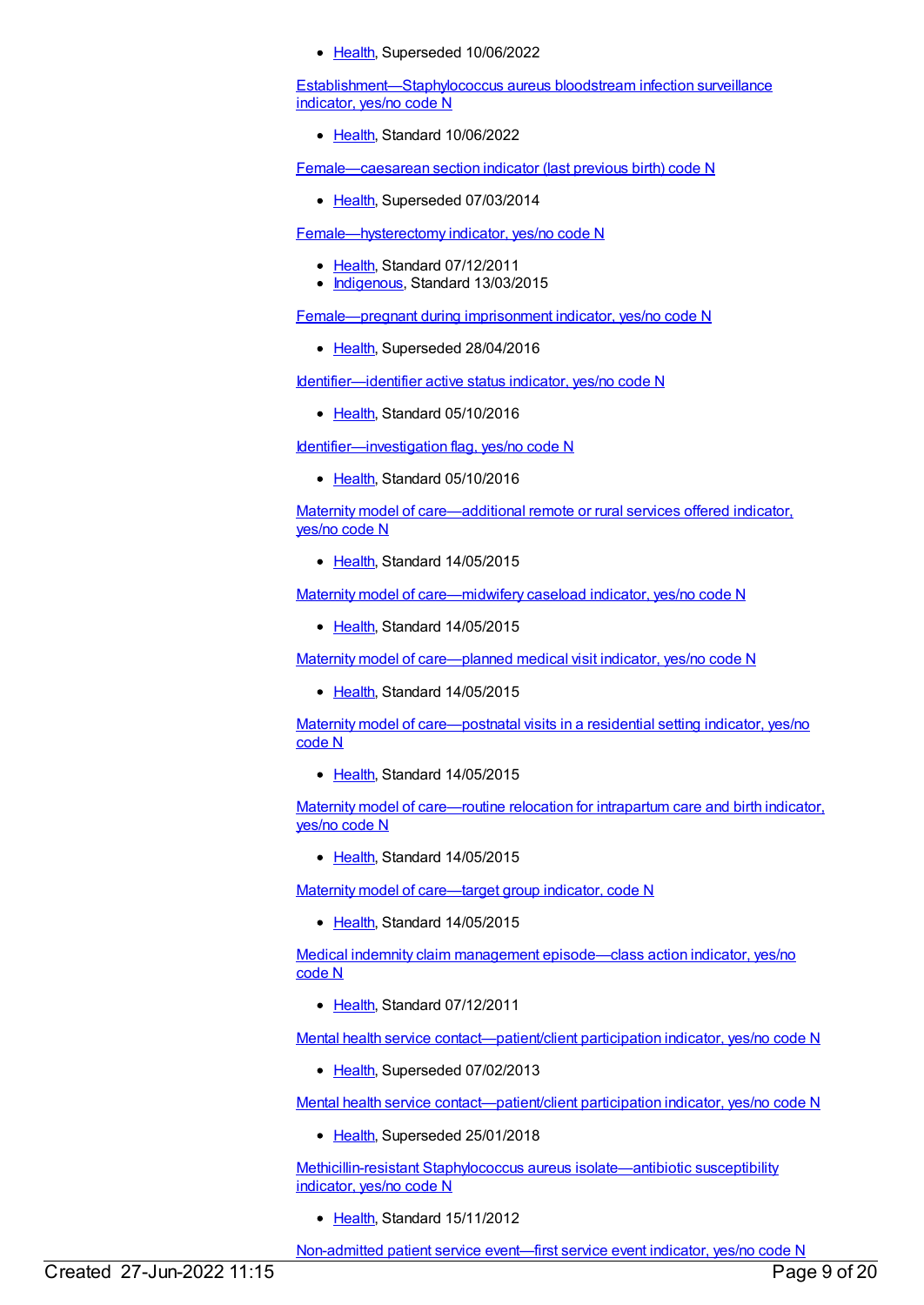• [Health](https://meteor.aihw.gov.au/RegistrationAuthority/12), Standard 07/10/2020

[Organisation—name](https://meteor.aihw.gov.au/content/636299) current usage indicator, yes/no code N

• [Health](https://meteor.aihw.gov.au/RegistrationAuthority/12), Standard 05/10/2016

Patient episode of Staphylococcus aureus [bacteraemia—Staphylococcus](https://meteor.aihw.gov.au/content/458522) aureus methicillin susceptibility indicator, yes/no code N

[Health](https://meteor.aihw.gov.au/RegistrationAuthority/12), Standard 15/11/2012

[Patient—adverse](https://meteor.aihw.gov.au/content/567756) event indicator, yes/no code N

• [Health](https://meteor.aihw.gov.au/RegistrationAuthority/12), Standard 29/08/2014

[Patient—clinical](https://meteor.aihw.gov.au/content/448126) emergency indicator, yes/no code N

- ACT Health [\(retired\)](https://meteor.aihw.gov.au/RegistrationAuthority/9), Candidate 08/08/2018
- [Health](https://meteor.aihw.gov.au/RegistrationAuthority/12), Standard 07/12/2011

Patient-colorectal polyps found in colon indicator, yes/no code N

• [Health](https://meteor.aihw.gov.au/RegistrationAuthority/12), Standard 29/08/2014

[Patient—colorectal](https://meteor.aihw.gov.au/content/530295) polyps greater than or equal to 10 mm indicator, Yes/no code N

• [Health](https://meteor.aihw.gov.au/RegistrationAuthority/12), Standard 29/08/2014

[Patient—sedation](https://meteor.aihw.gov.au/content/563828) received indicator, yes/no code N

• [Health](https://meteor.aihw.gov.au/RegistrationAuthority/12), Superseded 06/09/2018

[Patient—sedation](https://meteor.aihw.gov.au/content/695923) received indicator, yes/no code N

• [Health](https://meteor.aihw.gov.au/RegistrationAuthority/12), Standard 06/09/2018

Person with [cancer—castrate](https://meteor.aihw.gov.au/content/492869) resistance indicator, yes/no code N

• [Health](https://meteor.aihw.gov.au/RegistrationAuthority/12), Standard 14/05/2015

Person with [cancer—lymphovascular](https://meteor.aihw.gov.au/content/519212) invasion indicator, yes/no code N

• [Health](https://meteor.aihw.gov.au/RegistrationAuthority/12), Standard 08/05/2014

Person with [cancer—multiple](https://meteor.aihw.gov.au/content/519548) primary tumours indicator, yes/no code N

• [Health](https://meteor.aihw.gov.au/RegistrationAuthority/12), Standard 08/05/2014

Person with [cancer—neoadjuvant](https://meteor.aihw.gov.au/content/370014) therapy indicator, code N

• [Health](https://meteor.aihw.gov.au/RegistrationAuthority/12), Standard 06/03/2009

[Person—absolute](https://meteor.aihw.gov.au/content/503024) cardiovascular disease risk assessment recorded indicator, yes/no code N

- [Health](https://meteor.aihw.gov.au/RegistrationAuthority/12), Superseded 13/03/2015
- [Indigenous](https://meteor.aihw.gov.au/RegistrationAuthority/6), Superseded 13/03/2015

[Person—absolute](https://meteor.aihw.gov.au/content/699031) cardiovascular disease risk assessment result recorded indicator, yes/no code N

- [Health](https://meteor.aihw.gov.au/RegistrationAuthority/12), Standard 06/09/2018
- [Indigenous](https://meteor.aihw.gov.au/RegistrationAuthority/6), Standard 22/10/2018

[Person—absolute](https://meteor.aihw.gov.au/content/585364) cardiovascular disease risk assessment result recorded indicator, yes/no code N

- [Health](https://meteor.aihw.gov.au/RegistrationAuthority/12), Superseded 06/09/2018
- [Indigenous](https://meteor.aihw.gov.au/RegistrationAuthority/6), Superseded 22/10/2018

[Person—accommodation](https://meteor.aihw.gov.au/content/331514) offer accepted indicator, code N

[Community](https://meteor.aihw.gov.au/RegistrationAuthority/1) Services (retired), Standard 30/11/2007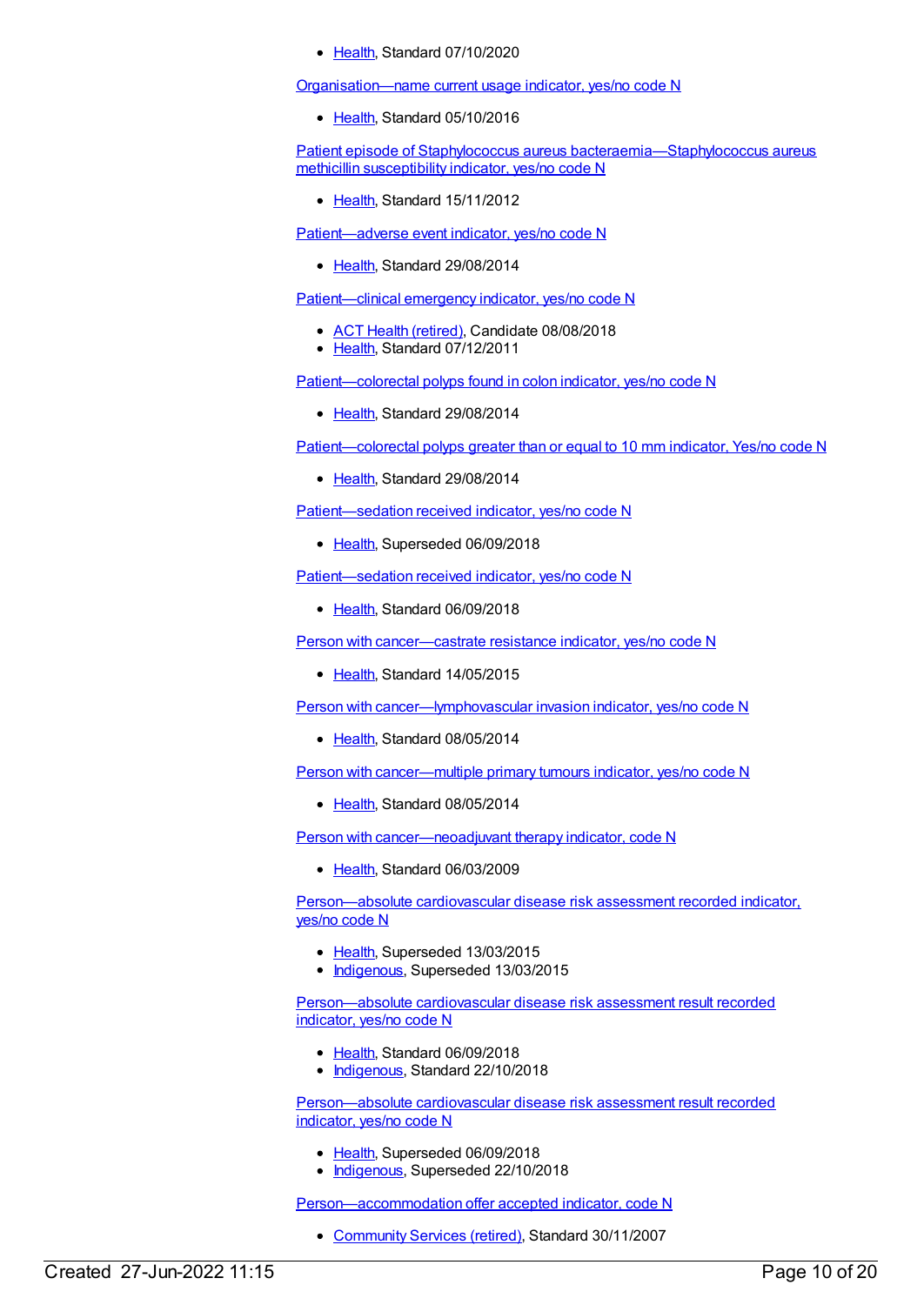[Person—accommodation](https://meteor.aihw.gov.au/content/329986) offered indicator, code N

[Community](https://meteor.aihw.gov.au/RegistrationAuthority/1) Services (retired), Standard 30/11/2007

[Person—alcohol](https://meteor.aihw.gov.au/content/441441) consumption status recorded indicator, yes/no code N

- [Health](https://meteor.aihw.gov.au/RegistrationAuthority/12), Standard 07/12/2011
- [Indigenous](https://meteor.aihw.gov.au/RegistrationAuthority/6), Standard 13/03/2015

[Person—allied](https://meteor.aihw.gov.au/content/575314) health professional or nurse contact indicator, yes/no code N

• National Health [Performance](https://meteor.aihw.gov.au/RegistrationAuthority/8) Authority (retired), Retired 01/07/2016

[Person—arthritis](https://meteor.aihw.gov.au/content/595649) or chronic back pain managed inGeneral Practice indicator, yes/no code N

• National Health [Performance](https://meteor.aihw.gov.au/RegistrationAuthority/8) Authority (retired), Retired 01/07/2016

[Person—AUDIT-C](https://meteor.aihw.gov.au/content/585171) result recorded indicator, yes/no code N

- [Health](https://meteor.aihw.gov.au/RegistrationAuthority/12), Standard 13/03/2015
- [Indigenous](https://meteor.aihw.gov.au/RegistrationAuthority/6), Standard 13/03/2015

[Person—biometric](https://meteor.aihw.gov.au/content/527290) identifier used indicator, yes/no code N

[Health](https://meteor.aihw.gov.au/RegistrationAuthority/12), Standard 05/10/2016

[Person—birth](https://meteor.aihw.gov.au/content/441701) weight recorded indicator, yes/no code N

- [Health](https://meteor.aihw.gov.au/RegistrationAuthority/12), Superseded 12/12/2018
- [Indigenous](https://meteor.aihw.gov.au/RegistrationAuthority/6), Superseded 02/04/2019

[Person—birthweight](https://meteor.aihw.gov.au/content/709571) recorded indicator, yes/no code N

- [Health](https://meteor.aihw.gov.au/RegistrationAuthority/12), Standard 12/12/2018
- [Indigenous](https://meteor.aihw.gov.au/RegistrationAuthority/6), Standard 02/04/2019

[Person—blood](https://meteor.aihw.gov.au/content/443234) pressure measurement result less than or equal to 130/80 mmHg indicator, yes/no code N

- [Health](https://meteor.aihw.gov.au/RegistrationAuthority/12), Standard 07/12/2011
- [Indigenous](https://meteor.aihw.gov.au/RegistrationAuthority/6), Standard 13/03/2015

[Person—blood](https://meteor.aihw.gov.au/content/441407) pressure measurement result recorded indicator, yes/no code N

- [Health](https://meteor.aihw.gov.au/RegistrationAuthority/12), Standard 07/12/2011
- [Indigenous](https://meteor.aihw.gov.au/RegistrationAuthority/6), Standard 13/03/2015

[Person—body](https://meteor.aihw.gov.au/content/443083) mass index recorded indicator, yes/no code N

- [Health](https://meteor.aihw.gov.au/RegistrationAuthority/12), Standard 07/12/2011
- [Indigenous](https://meteor.aihw.gov.au/RegistrationAuthority/6), Standard 13/03/2015

[Person—cancer](https://meteor.aihw.gov.au/content/563770) diagnostic assessment indicator, yes/no code N

• [Health](https://meteor.aihw.gov.au/RegistrationAuthority/12), Standard 29/08/2014

[Person—cancer](https://meteor.aihw.gov.au/content/732528) screening test indicator, yes/no code N

[Health](https://meteor.aihw.gov.au/RegistrationAuthority/12), Standard 05/02/2021

[Person—cancer](https://meteor.aihw.gov.au/content/571236) screening test indicator, yes/no code N

• [Health](https://meteor.aihw.gov.au/RegistrationAuthority/12), Superseded 05/02/2021

[Person—cardiovascular](https://meteor.aihw.gov.au/content/465948) disease recorded indicator, yes/no code N

- [Health](https://meteor.aihw.gov.au/RegistrationAuthority/12), Standard 07/12/2011
- [Indigenous](https://meteor.aihw.gov.au/RegistrationAuthority/6), Standard 13/03/2015

[Person—cardiovascular](https://meteor.aihw.gov.au/content/595636) medical condition managed in General Practice indicator, yes/no code N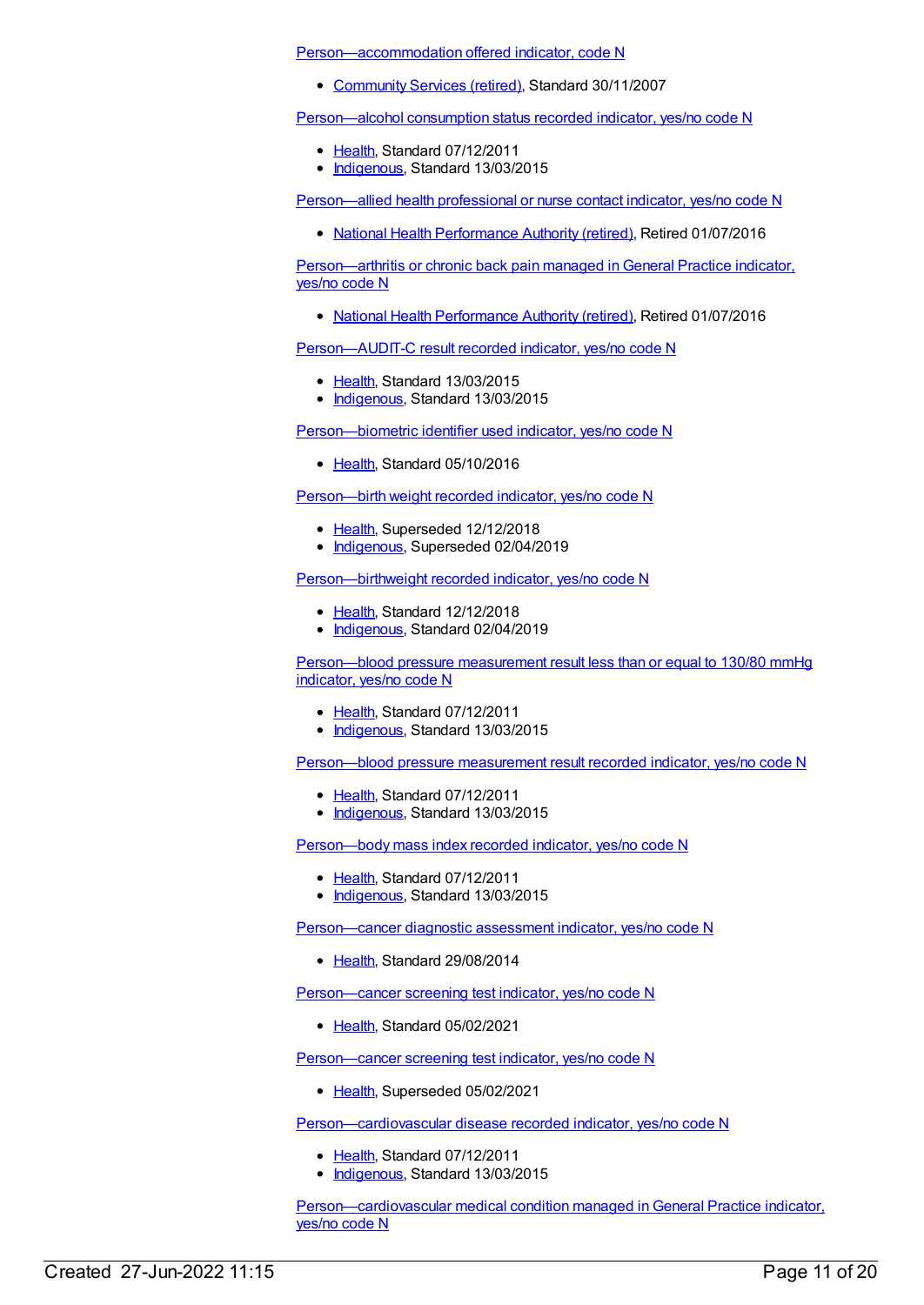• National Health [Performance](https://meteor.aihw.gov.au/RegistrationAuthority/8) Authority (retired), Retired 01/07/2016

Person-chronic condition indicator, yes/no code N

• [Health](https://meteor.aihw.gov.au/RegistrationAuthority/12), Superseded 28/04/2016

[Person—chronic](https://meteor.aihw.gov.au/content/464928) obstructive pulmonary disease recorded indicator, yes/no code N

- [Health](https://meteor.aihw.gov.au/RegistrationAuthority/12), Standard 07/12/2011
- [Indigenous](https://meteor.aihw.gov.au/RegistrationAuthority/6), Standard 13/03/2015

Person—current opioid [pharmacotherapy](https://meteor.aihw.gov.au/content/404745) treatment program indicator, yes/no code N

• [Health](https://meteor.aihw.gov.au/RegistrationAuthority/12), Superseded 28/04/2016

[Person—date](https://meteor.aihw.gov.au/content/521218) of birth follow-up indicator, yes/no code N

• [Health](https://meteor.aihw.gov.au/RegistrationAuthority/12), Standard 05/10/2016

[Person—delayed](https://meteor.aihw.gov.au/content/573605) filling a prescription due to cost indicator, yes/no code N

• National Health [Performance](https://meteor.aihw.gov.au/RegistrationAuthority/8) Authority (retired), Retired 01/07/2016

[Person—delayed](https://meteor.aihw.gov.au/content/573594) visit to GP due to cost indicator, yes/no code N

• National Health [Performance](https://meteor.aihw.gov.au/RegistrationAuthority/8) Authority (retired), Retired 01/07/2016

[Person—delayed](https://meteor.aihw.gov.au/content/573673) visit to medical specialist due to cost, yes/no code N

• National Health [Performance](https://meteor.aihw.gov.au/RegistrationAuthority/8) Authority (retired), Retired 01/07/2016

[Person—depression](https://meteor.aihw.gov.au/content/595638) or anxiety medical condition managed in General Practice indicator, yes/no code N

• National Health [Performance](https://meteor.aihw.gov.au/RegistrationAuthority/8) Authority (retired), Retired 01/07/2016

[Person—ease](https://meteor.aihw.gov.au/content/483272) of access to medical practitioners indicator, yes/no code N

• [Health](https://meteor.aihw.gov.au/RegistrationAuthority/12), Superseded 28/04/2016

[Person—ease](https://meteor.aihw.gov.au/content/483279) of access to nurses indicator, yes/no code N

• [Health](https://meteor.aihw.gov.au/RegistrationAuthority/12), Superseded 28/04/2016

[Person—estimated](https://meteor.aihw.gov.au/content/464961) glomerular filtration rate (eGFR) recorded indicator, yes/no code N

- [Health](https://meteor.aihw.gov.au/RegistrationAuthority/12), Standard 07/12/2011
- [Indigenous](https://meteor.aihw.gov.au/RegistrationAuthority/6), Standard 13/03/2015

[Person—first](https://meteor.aihw.gov.au/content/530590) disease screening program participation indicator, yes/no code N

● [Health](https://meteor.aihw.gov.au/RegistrationAuthority/12), Standard 29/08/2014

[Person—formal](https://meteor.aihw.gov.au/content/578355) training attendance indicator, yes/no code N

• [Indigenous](https://meteor.aihw.gov.au/RegistrationAuthority/6), Standard 16/09/2014

[Person—General](https://meteor.aihw.gov.au/content/603651) Practitioner attendance indicator, yes/no code N

• National Health [Performance](https://meteor.aihw.gov.au/RegistrationAuthority/8) Authority (retired), Retired 01/07/2016

Person-General Practitioner MBS health assessment indicator, yes/no code N

• National Health [Performance](https://meteor.aihw.gov.au/RegistrationAuthority/8) Authority (retired), Retired 01/07/2016

[Person—General](https://meteor.aihw.gov.au/content/556549) Practitioner MBS out of hours health assessment indicator, yes/no code N

• National Health [Performance](https://meteor.aihw.gov.au/RegistrationAuthority/8) Authority (retired), Retired 01/07/2016

Person-General Practitioner waiting time dissatisfaction indicator, yes/no code N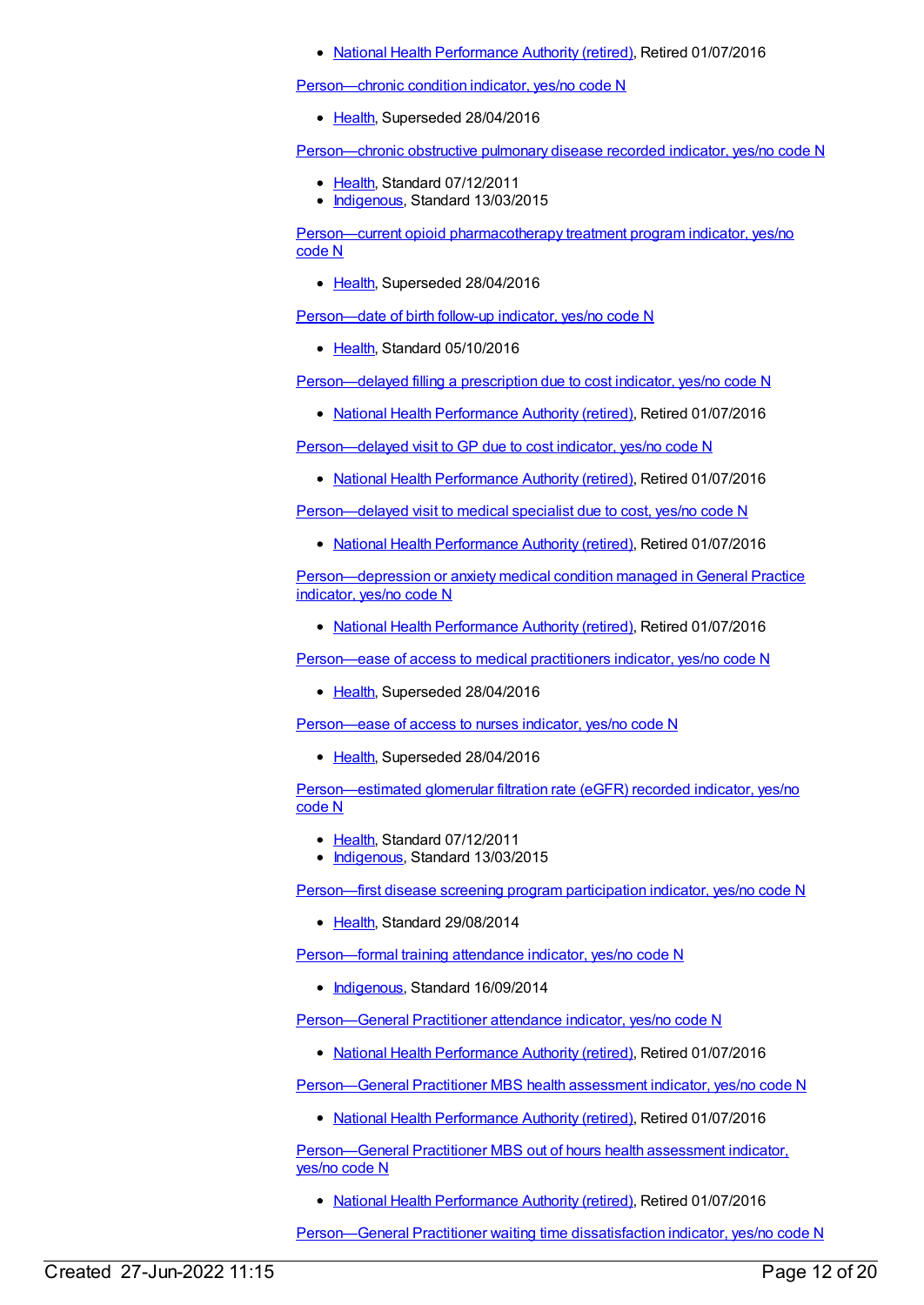• National Health [Performance](https://meteor.aihw.gov.au/RegistrationAuthority/8) Authority (retired), Retired 01/07/2016

[Person—glycosylated](https://meteor.aihw.gov.au/content/441495) haemoglobin measurement result recorded indicator, yes/no code N

- [Health](https://meteor.aihw.gov.au/RegistrationAuthority/12), Standard 07/12/2011
- [Indigenous](https://meteor.aihw.gov.au/RegistrationAuthority/6), Standard 13/03/2015

Person—GP [Management](https://meteor.aihw.gov.au/content/504966) Plan (MBS Item 721) indicator, yes/no code N

- [Health](https://meteor.aihw.gov.au/RegistrationAuthority/12), Standard 11/11/2014
- [Indigenous](https://meteor.aihw.gov.au/RegistrationAuthority/6), Standard 13/03/2015

Person—GP [Management](https://meteor.aihw.gov.au/content/441514) Plan (MBS Item 721) indicator, yes/no code N

• [Health](https://meteor.aihw.gov.au/RegistrationAuthority/12), Superseded 21/11/2013

[Person—HDL](https://meteor.aihw.gov.au/content/594647) cholesterol measurement result recorded indicator, yes/no code N

- [Health](https://meteor.aihw.gov.au/RegistrationAuthority/12), Standard 13/03/2015
- [Indigenous](https://meteor.aihw.gov.au/RegistrationAuthority/6), Standard 13/03/2015

[Person—help](https://meteor.aihw.gov.au/content/631348) wanted to quit smoking indicator, yes/no code N

• [Health](https://meteor.aihw.gov.au/RegistrationAuthority/12), Standard 28/04/2016

[Person—human](https://meteor.aihw.gov.au/content/564749) papillomavirus vaccination status, yes/no code N

• National Health [Performance](https://meteor.aihw.gov.au/RegistrationAuthority/8) Authority (retired), Retired 01/07/2016

[Person—imaging](https://meteor.aihw.gov.au/content/596066) referral indicator, yes/no code N

• National Health [Performance](https://meteor.aihw.gov.au/RegistrationAuthority/8) Authority (retired), Retired 01/07/2016

[Person—influenza](https://meteor.aihw.gov.au/content/457688) immunisation indicator, yes/no code N

- [Health](https://meteor.aihw.gov.au/RegistrationAuthority/12), Standard 07/12/2011
- [Indigenous](https://meteor.aihw.gov.au/RegistrationAuthority/6), Standard 13/03/2015
- WA [Health](https://meteor.aihw.gov.au/RegistrationAuthority/2), Incomplete 22/08/2012

[Person—intentional](https://meteor.aihw.gov.au/content/482910) weight gain indicator, yes/no code N

• [Health](https://meteor.aihw.gov.au/RegistrationAuthority/12), Superseded 28/04/2016

[Person—interpreter](https://meteor.aihw.gov.au/content/304294) service required, yes/no code N

- [Community](https://meteor.aihw.gov.au/RegistrationAuthority/1) Services (retired), Standard 10/04/2006
- [Disability](https://meteor.aihw.gov.au/RegistrationAuthority/16), Superseded 29/02/2016
- [Health](https://meteor.aihw.gov.au/RegistrationAuthority/12), Standard 08/02/2006
- [Tasmanian](https://meteor.aihw.gov.au/RegistrationAuthority/15) Health, Standard 27/04/2021

[Person—MBS](https://meteor.aihw.gov.au/content/504933) Health Assessment for Aboriginal and Torres Strait Islander People (MBS Item 715) indicator, yes/no code N

- [Health](https://meteor.aihw.gov.au/RegistrationAuthority/12), Standard 11/11/2014
- [Indigenous](https://meteor.aihw.gov.au/RegistrationAuthority/6), Standard 13/03/2015

[Person—MBS](https://meteor.aihw.gov.au/content/441371) Health Assessment for Aboriginal and Torres Strait Islander People (MBS Item 715) indicator, yes/no code N

• [Health](https://meteor.aihw.gov.au/RegistrationAuthority/12), Superseded 21/11/2013

[Person—medical](https://meteor.aihw.gov.au/content/556911) specialist service contact, yes/no code N

• National Health [Performance](https://meteor.aihw.gov.au/RegistrationAuthority/8) Authority (retired), Retired 01/07/2016

[Person—medical](https://meteor.aihw.gov.au/content/556909) specialist waiting time dissatisfaction indicator, yes/no code N

• National Health [Performance](https://meteor.aihw.gov.au/RegistrationAuthority/8) Authority (retired), Retired 01/07/2016

[Person—medication](https://meteor.aihw.gov.au/content/376081) for mental health disorder indicator, yes/no code N

• [Community](https://meteor.aihw.gov.au/RegistrationAuthority/1) Services (retired), Standard 06/02/2012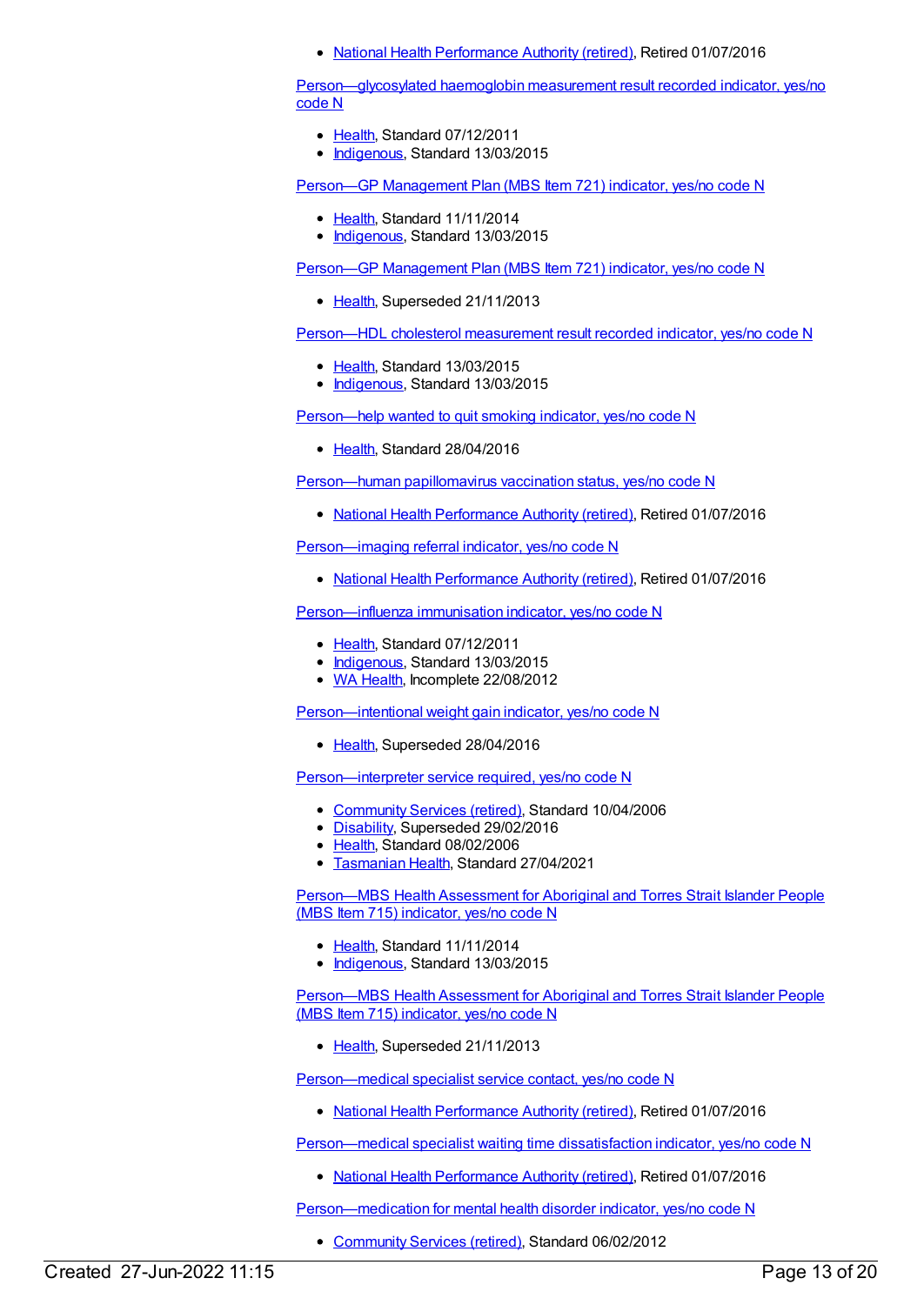### • [Health](https://meteor.aihw.gov.au/RegistrationAuthority/12), Superseded 28/04/2016

[Person—mental](https://meteor.aihw.gov.au/content/376074) health disorder indicator, yes/no code N

- [Community](https://meteor.aihw.gov.au/RegistrationAuthority/1) Services (retired), Standard 06/02/2012
- [Health](https://meteor.aihw.gov.au/RegistrationAuthority/12), Superseded 28/04/2016

[Person—microalbumin](https://meteor.aihw.gov.au/content/464970) urine test result recorded indicator, yes/no code N

- [Health](https://meteor.aihw.gov.au/RegistrationAuthority/12), Standard 07/12/2011
- [Indigenous](https://meteor.aihw.gov.au/RegistrationAuthority/6), Standard 13/03/2015

[Person—most](https://meteor.aihw.gov.au/content/575127) recent visit to General Practitioner indicator, yes/no code N

• National Health [Performance](https://meteor.aihw.gov.au/RegistrationAuthority/8) Authority (retired), Retired 01/07/2016

[Person—one-off](https://meteor.aihw.gov.au/content/333880) assistance offered indicator, code N

• [Community](https://meteor.aihw.gov.au/RegistrationAuthority/1) Services (retired), Standard 30/11/2007

[Person—opted](https://meteor.aihw.gov.au/content/568070) off from a disease screening program indicator, yes/no code N

• [Health](https://meteor.aihw.gov.au/RegistrationAuthority/12), Standard 29/08/2014

[Person—participation](https://meteor.aihw.gov.au/content/563608) in previous biennial screening program indicator, yes/no code N

• [Health](https://meteor.aihw.gov.au/RegistrationAuthority/12), Standard 29/08/2014

[Person—physical](https://meteor.aihw.gov.au/content/482804) assault indicator, yes/no code N

• [Health](https://meteor.aihw.gov.au/RegistrationAuthority/12), Superseded 28/04/2016

[Person—pneumococcal](https://meteor.aihw.gov.au/content/460017) disease immunisation indicator, yes/no code N

• [Health](https://meteor.aihw.gov.au/RegistrationAuthority/12), Standard 07/12/2011

[Person—potentially](https://meteor.aihw.gov.au/content/550821) preventable death indicator, yes/no code N

• National Health [Performance](https://meteor.aihw.gov.au/RegistrationAuthority/8) Authority (retired), Retired 01/07/2016

[Person—potentially](https://meteor.aihw.gov.au/content/550825) treatable death indicator, yes/no code N

• National Health [Performance](https://meteor.aihw.gov.au/RegistrationAuthority/8) Authority (retired), Retired 01/07/2016

[Person—prescription](https://meteor.aihw.gov.au/content/595679) of a medication during General Practice consultation indicator, yes/no code N

• National Health [Performance](https://meteor.aihw.gov.au/RegistrationAuthority/8) Authority (retired), Retired 01/07/2016

Person-previous opioid pharmacotherapy treatment program indicator, yes/no code N

• [Health](https://meteor.aihw.gov.au/RegistrationAuthority/12), Superseded 28/04/2016

[Person—prisoner](https://meteor.aihw.gov.au/content/411257) health discharge summary indicator, yes/no code N

[Health](https://meteor.aihw.gov.au/RegistrationAuthority/12), Standard 25/08/2011

[Person—referral](https://meteor.aihw.gov.au/content/595687) a health professional indicator, yes/no code N

• National Health [Performance](https://meteor.aihw.gov.au/RegistrationAuthority/8) Authority (retired), Retired 01/07/2016

[Person—referral](https://meteor.aihw.gov.au/content/333660) for accommodation indicator, code N

• [Community](https://meteor.aihw.gov.au/RegistrationAuthority/1) Services (retired), Standard 30/11/2007

Person-referral for counselling indicator, yes/no code N

• National Health [Performance](https://meteor.aihw.gov.au/RegistrationAuthority/8) Authority (retired), Retired 01/07/2016

[Person—referral](https://meteor.aihw.gov.au/content/483252) or appointment for further care indicator, yes/no code N

• [Health](https://meteor.aihw.gov.au/RegistrationAuthority/12), Superseded 28/04/2016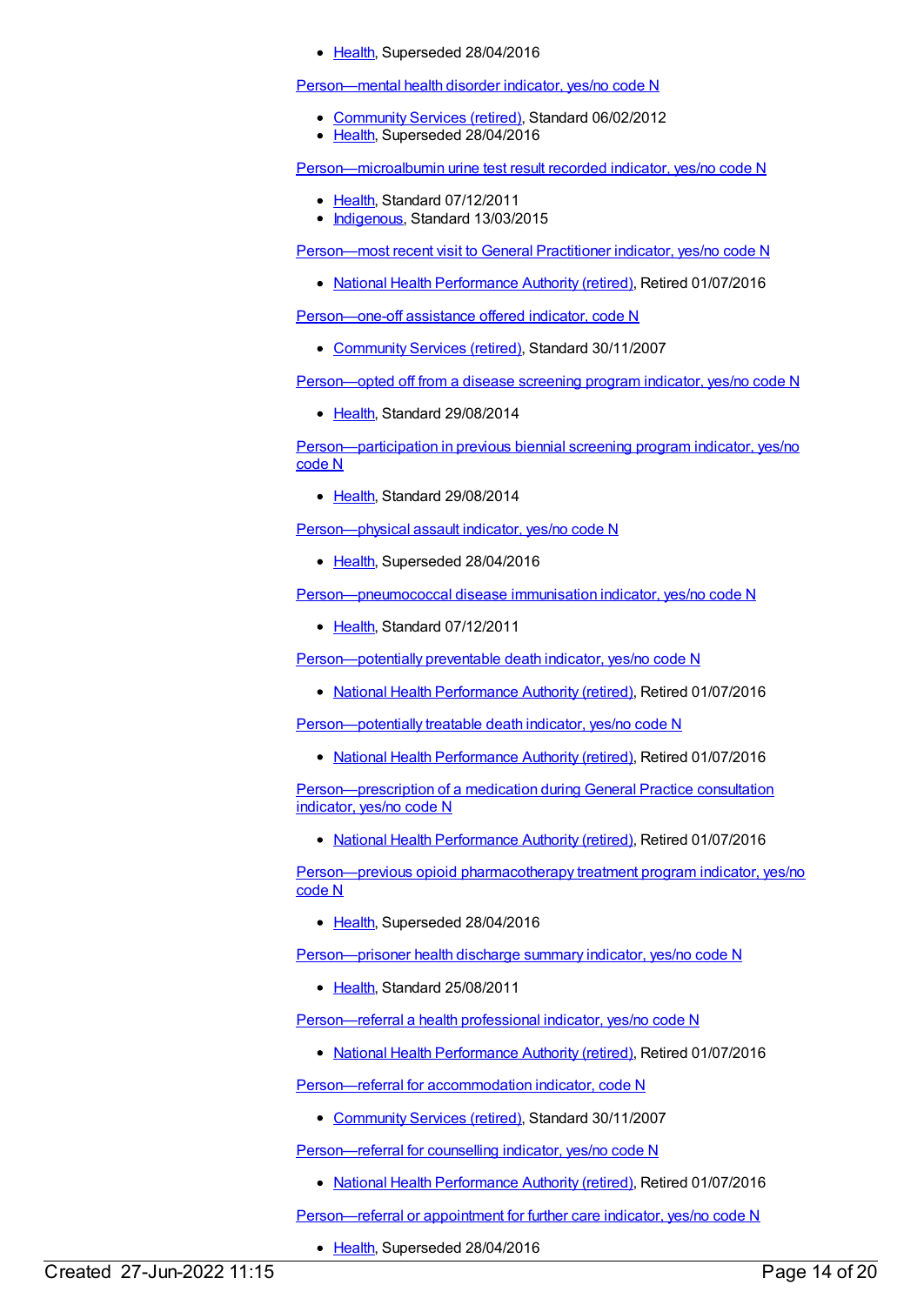#### [Person—regular](https://meteor.aihw.gov.au/content/686291) client indicator, yes/no code N

- [Health](https://meteor.aihw.gov.au/RegistrationAuthority/12), Standard 25/01/2018
- [Indigenous](https://meteor.aihw.gov.au/RegistrationAuthority/6), Standard 27/02/2018

[Person—regular](https://meteor.aihw.gov.au/content/436639) client indicator, yes/no code N

- [Community](https://meteor.aihw.gov.au/RegistrationAuthority/1) Services (retired), Standard 06/02/2012
- [Health](https://meteor.aihw.gov.au/RegistrationAuthority/12), Superseded 25/01/2018
- [Indigenous](https://meteor.aihw.gov.au/RegistrationAuthority/6), Superseded 27/02/2018

[Person—relevant](https://meteor.aihw.gov.au/content/613888) qualification indicator, yes/no code N

• [Indigenous](https://meteor.aihw.gov.au/RegistrationAuthority/6), Standard 07/12/2017

[Person—seeing](https://meteor.aihw.gov.au/content/594114) a GP indicator, yes/no code N

• National Health [Performance](https://meteor.aihw.gov.au/RegistrationAuthority/8) Authority (retired), Retired 01/07/2016

[Person—seen](https://meteor.aihw.gov.au/content/601773) by three or more health professionals in the preceding 12 months indicator, yes/no code N

• National Health [Performance](https://meteor.aihw.gov.au/RegistrationAuthority/8) Authority (retired), Retired 01/07/2016

[Person—self-harm](https://meteor.aihw.gov.au/content/358878) indicator, yes/no code N

- [Community](https://meteor.aihw.gov.au/RegistrationAuthority/1) Services (retired), Standard 06/02/2012
- [Health](https://meteor.aihw.gov.au/RegistrationAuthority/12), Superseded 28/04/2016

[Person—self-reported](https://meteor.aihw.gov.au/content/556917) hospital admission, yes/no code N

• National Health [Performance](https://meteor.aihw.gov.au/RegistrationAuthority/8) Authority (retired), Retired 01/07/2016

[Person—self-reported](https://meteor.aihw.gov.au/content/594770) seeing a medical specialist, yes/no code N

• National Health [Performance](https://meteor.aihw.gov.au/RegistrationAuthority/8) Authority (retired), Retired 01/07/2016

[Person—self-reported](https://meteor.aihw.gov.au/content/556914) visit to a hospital emergency department indicator, yes/no code N

• National Health [Performance](https://meteor.aihw.gov.au/RegistrationAuthority/8) Authority (retired), Retired 01/07/2016

[Person—self-reported](https://meteor.aihw.gov.au/content/594171) with a long-term health condition, yes/no code N

• National Health [Performance](https://meteor.aihw.gov.au/RegistrationAuthority/8) Authority (retired), Retired 01/07/2016

[Person—service](https://meteor.aihw.gov.au/content/323510) received indicator, code N

[Community](https://meteor.aihw.gov.au/RegistrationAuthority/1) Services (retired), Standard 27/04/2007

[Person—smoking](https://meteor.aihw.gov.au/content/441380) status recorded indicator, yes/no code N

- [Health](https://meteor.aihw.gov.au/RegistrationAuthority/12), Standard 07/12/2011
- [Indigenous](https://meteor.aihw.gov.au/RegistrationAuthority/6), Standard 13/03/2015

[Person—specialist](https://meteor.aihw.gov.au/content/504845) MBS health assessment indicator, yes/no code N

• National Health [Performance](https://meteor.aihw.gov.au/RegistrationAuthority/8) Authority (retired), Retired 01/07/2016

[Person—specific](https://meteor.aihw.gov.au/content/399225) chronic condition indicator, yes/no code N

• [Health](https://meteor.aihw.gov.au/RegistrationAuthority/12), Superseded 28/04/2016

[Person—suspended](https://meteor.aihw.gov.au/content/568073) participation from a disease screening program indicator, yes/no code N

• [Health](https://meteor.aihw.gov.au/RegistrationAuthority/12), Standard 29/08/2014

[Person—systolic](https://meteor.aihw.gov.au/content/588766) blood pressure measurement result recorded indicator, yes/no code N

- [Health](https://meteor.aihw.gov.au/RegistrationAuthority/12), Standard 13/03/2015
- [Indigenous](https://meteor.aihw.gov.au/RegistrationAuthority/6), Standard 13/03/2015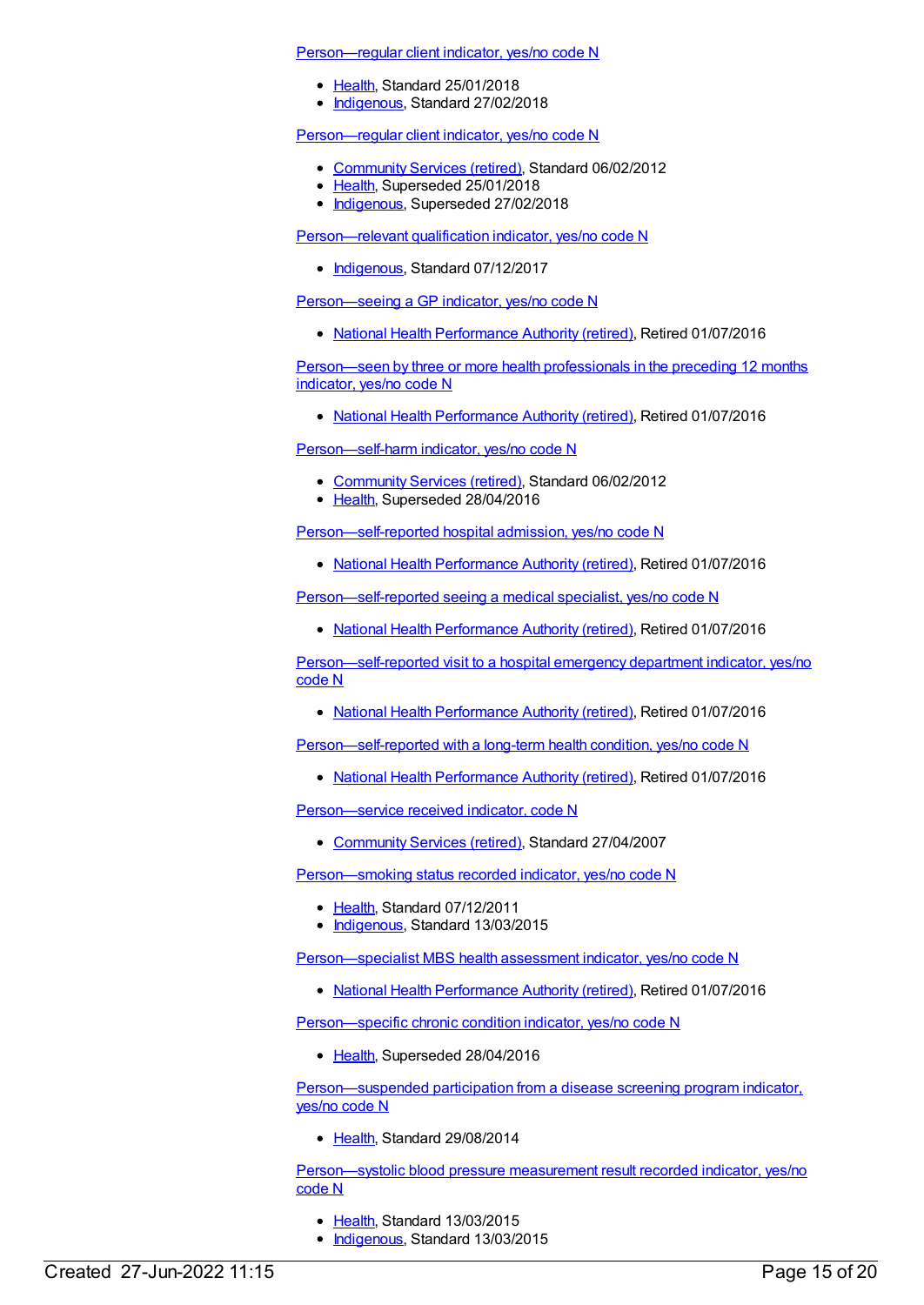Person-Team Care Arrangement (MBS Item 723) indicator, yes/no code N

- [Health](https://meteor.aihw.gov.au/RegistrationAuthority/12), Standard 11/11/2014
- [Indigenous](https://meteor.aihw.gov.au/RegistrationAuthority/6), Standard 13/03/2015

[Person—Team](https://meteor.aihw.gov.au/content/441521) Care Arrangement (MBS Item 723) indicator, yes/no code N

• [Health](https://meteor.aihw.gov.au/RegistrationAuthority/12), Superseded 21/11/2013

[Person—tissue](https://meteor.aihw.gov.au/content/446565) sample collected indicator, yes/no code N

• [Health](https://meteor.aihw.gov.au/RegistrationAuthority/12), Standard 08/05/2014

[Person—tobacco](https://meteor.aihw.gov.au/content/586209) smoking cessation indicator, yes/no code N

[Health](https://meteor.aihw.gov.au/RegistrationAuthority/12), Standard 19/11/2015

[Person—total](https://meteor.aihw.gov.au/content/588774) cholesterol measurement result recorded indicator, yes/no code N

- [Health](https://meteor.aihw.gov.au/RegistrationAuthority/12), Standard 13/03/2015
- [Indigenous](https://meteor.aihw.gov.au/RegistrationAuthority/6), Standard 13/03/2015

[Person—unique](https://meteor.aihw.gov.au/content/493279) identifier used indicator, yes/no code N

- ACT Health [\(retired\)](https://meteor.aihw.gov.au/RegistrationAuthority/9), Candidate 09/08/2018
- [Community](https://meteor.aihw.gov.au/RegistrationAuthority/1) Services (retired), Standard 19/09/2013
- [Health](https://meteor.aihw.gov.au/RegistrationAuthority/12), Standard 07/02/2013

Prison [dischargee—Aboriginal](https://meteor.aihw.gov.au/content/483660) community primary health consultation indicator, yes/no code N

[Health](https://meteor.aihw.gov.au/RegistrationAuthority/12), Superseded 28/04/2016

Prison [dischargee—accident](https://meteor.aihw.gov.au/content/482832) or injury requiring a doctor or nurse indicator, yes/no code N

• [Health](https://meteor.aihw.gov.au/RegistrationAuthority/12), Superseded 28/04/2016

Prison [dischargee—admission](https://meteor.aihw.gov.au/content/483512) to hospital indicator, yes/no code N

• [Health](https://meteor.aihw.gov.au/RegistrationAuthority/12), Superseded 28/04/2016

Prison [dischargee—alcohol](https://meteor.aihw.gov.au/content/483172) consumption in prison indicator, yes/no code N

• [Health](https://meteor.aihw.gov.au/RegistrationAuthority/12), Superseded 28/04/2016

Prison [dischargee—alcohol](https://meteor.aihw.gov.au/content/483223) treatment program participation indicator, yes/no code N

[Health](https://meteor.aihw.gov.au/RegistrationAuthority/12), Superseded 28/04/2016

Prison [dischargee—appointment](https://meteor.aihw.gov.au/content/483469) outside of prison indicator, yes/no code N

• [Health](https://meteor.aihw.gov.au/RegistrationAuthority/12), Superseded 28/04/2016

Prison [dischargee—asked](https://meteor.aihw.gov.au/content/599181) questions of the clinic health care professionals, yes/no code N

Elealth, Standard 19/11/2015

Prison [dischargee—contact](https://meteor.aihw.gov.au/content/581635) with family, friends and/or elders indicator, yes/no code N

[Health](https://meteor.aihw.gov.au/RegistrationAuthority/12), Standard 19/11/2015

Prison [dischargee—emergency](https://meteor.aihw.gov.au/content/483531) department visit indicator, yes/no code N

• [Health](https://meteor.aihw.gov.au/RegistrationAuthority/12), Superseded 28/04/2016

Prison [dischargee—first](https://meteor.aihw.gov.au/content/482605) time in prison or juvenile detention indicator, yes/no code N

• [Health](https://meteor.aihw.gov.au/RegistrationAuthority/12), Superseded 28/04/2016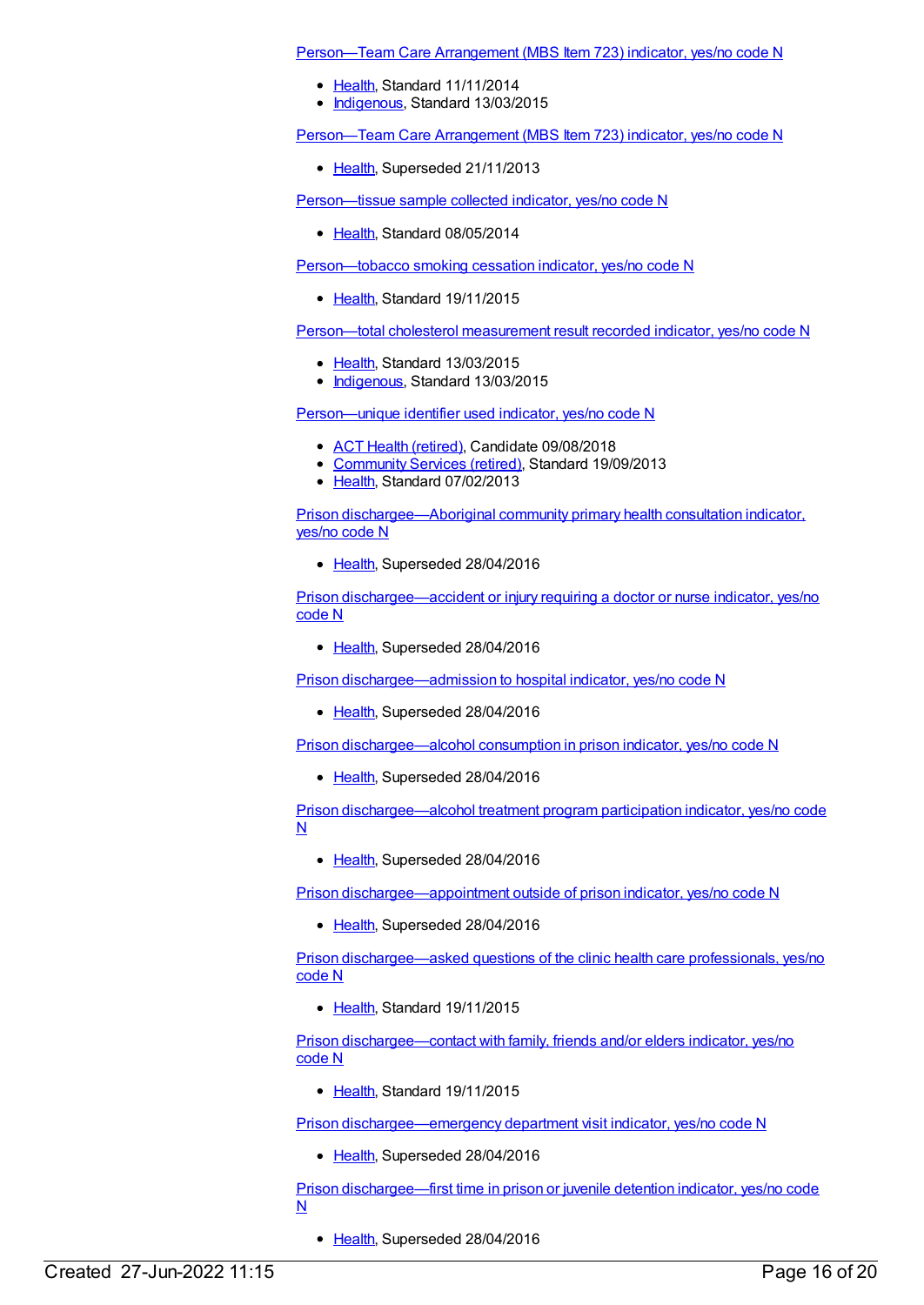Prison [dischargee—living](https://meteor.aihw.gov.au/content/483643) with child in prison indicator, yes/no code N

• [Health](https://meteor.aihw.gov.au/RegistrationAuthority/12), Superseded 28/04/2016

Prison [dischargee—mental](https://meteor.aihw.gov.au/content/483889) health change since imprisonment indicator, yes/no code N

• [Health](https://meteor.aihw.gov.au/RegistrationAuthority/12), Superseded 28/04/2016

Prison [dischargee—needle](https://meteor.aihw.gov.au/content/483055) and syringe exchange program access prior to imprisonment indicator, yes/no code N

• [Health](https://meteor.aihw.gov.au/RegistrationAuthority/12), Superseded 28/04/2016

Prison [dischargee—opioid](https://meteor.aihw.gov.au/content/483044) substitution program continuation on release indicator, yes/no code N

• [Health](https://meteor.aihw.gov.au/RegistrationAuthority/12), Superseded 28/04/2016

Prison [dischargee—opportunity](https://meteor.aihw.gov.au/content/599189) for involvement in treatment decisions at prison clinic indicator, yes/no code N

• [Health](https://meteor.aihw.gov.au/RegistrationAuthority/12), Superseded 28/04/2016

Prison [dischargee—physical](https://meteor.aihw.gov.au/content/483887) health change since imprisonment indicator, yes/no code N

• [Health](https://meteor.aihw.gov.au/RegistrationAuthority/12), Superseded 28/04/2016

Prison [dischargee—piercing](https://meteor.aihw.gov.au/content/482947) indicator, yes/no code N

• [Health](https://meteor.aihw.gov.au/RegistrationAuthority/12), Superseded 28/04/2016

Prison [dischargee—prescription](https://meteor.aihw.gov.au/content/483847) medication indicator, yes/no code N

• [Health](https://meteor.aihw.gov.au/RegistrationAuthority/12), Standard 19/11/2015

Prison [dischargee—prison](https://meteor.aihw.gov.au/content/483294) clinic visit indicator, yes/no code N

• [Health](https://meteor.aihw.gov.au/RegistrationAuthority/12), Superseded 28/04/2016

Prison [dischargee—prison](https://meteor.aihw.gov.au/content/483234) health assessment indicator, yes/no code N

• [Health](https://meteor.aihw.gov.au/RegistrationAuthority/12), Superseded 28/04/2016

Prison [dischargee—smoking](https://meteor.aihw.gov.au/content/483120) cessation program participation indicator, yes/no code N

[Health](https://meteor.aihw.gov.au/RegistrationAuthority/12), Standard 19/11/2015

Prison [dischargee—tattoo](https://meteor.aihw.gov.au/content/482939) indicator, yes/no code N

• [Health](https://meteor.aihw.gov.au/RegistrationAuthority/12), Superseded 28/04/2016

Prison [dischargee—tobacco](https://meteor.aihw.gov.au/content/483077) smoking status prior to imprisonment indicator, yes/no code N

• [Health](https://meteor.aihw.gov.au/RegistrationAuthority/12), Superseded 28/04/2016

Prison [dischargee—wanted](https://meteor.aihw.gov.au/content/598696) to receive information sheets from the prison clinic indicator, yes/no code N

• [Health](https://meteor.aihw.gov.au/RegistrationAuthority/12), Superseded 28/04/2016

Prison [entrant—at](https://meteor.aihw.gov.au/content/412490) risk of suicide or self-harm indicator, yes/no code N

• [Health](https://meteor.aihw.gov.au/RegistrationAuthority/12), Superseded 28/04/2016

Prison [entrant—first](https://meteor.aihw.gov.au/content/415745) time in prison or juvenile detention indicator, yes/no code N

• [Health](https://meteor.aihw.gov.au/RegistrationAuthority/12), Superseded 28/04/2016

Prison [entrant—imprisonment](https://meteor.aihw.gov.au/content/408416) in the last 12 months indicator, yes/no code N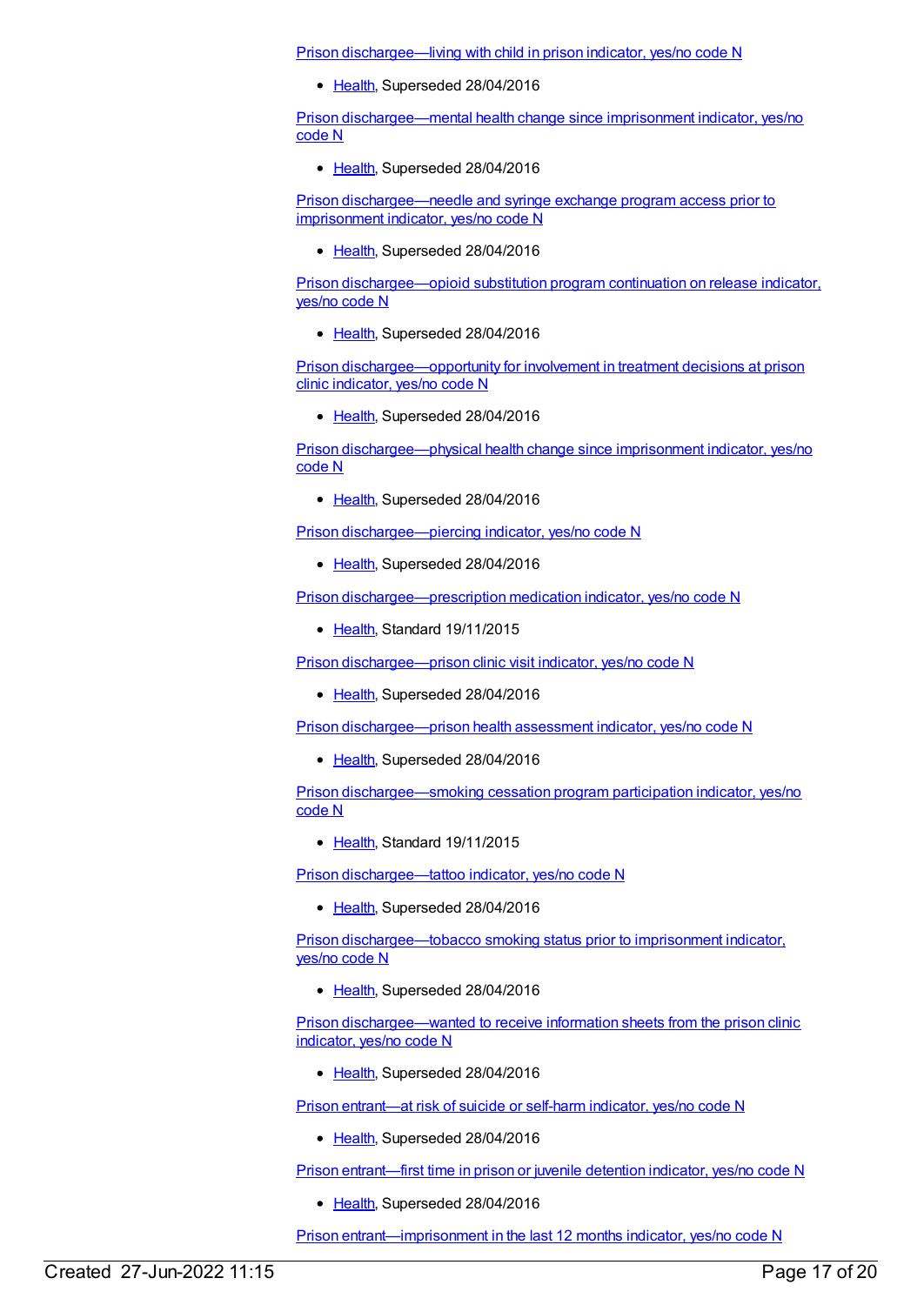• [Health](https://meteor.aihw.gov.au/RegistrationAuthority/12), Superseded 28/04/2016

Prison [entrant—individual](https://meteor.aihw.gov.au/content/402429) service provider consulted indicator, yes/no code N

• [Health](https://meteor.aihw.gov.au/RegistrationAuthority/12), Superseded 28/04/2016

Prison [entrant—individual](https://meteor.aihw.gov.au/content/627051) service provider consulted indicator, yes/no code N

[Health](https://meteor.aihw.gov.au/RegistrationAuthority/12), Standard 28/04/2016

Prison [entrant—service](https://meteor.aihw.gov.au/content/414715) provider needed but not utilised indicator, yes/no code N

• [Health](https://meteor.aihw.gov.au/RegistrationAuthority/12), Standard 25/08/2011

[Prison—planned](https://meteor.aihw.gov.au/content/696760) hospital transfer indicator, yes/no code N

• [Health](https://meteor.aihw.gov.au/RegistrationAuthority/12), Qualified 30/05/2018

[Prison—planned](https://meteor.aihw.gov.au/content/626274) hospital transfer indicator, yes/no code N

[Health](https://meteor.aihw.gov.au/RegistrationAuthority/12), Standard 28/04/2016

Service [contact—patient/client](https://meteor.aihw.gov.au/content/614177) participation indicator, yes/no code N

- [Health](https://meteor.aihw.gov.au/RegistrationAuthority/12), Superseded 12/12/2018
- [Independent](https://meteor.aihw.gov.au/RegistrationAuthority/3) Hospital Pricing Authority, Standard 16/03/2016

Service [contact—patient/client](https://meteor.aihw.gov.au/content/702532) participation indicator, yes/no code N

• [Health](https://meteor.aihw.gov.au/RegistrationAuthority/12), Superseded 17/01/2020

Service [event—planned](https://meteor.aihw.gov.au/content/498847) service event indicator, yes/no code N

- [Community](https://meteor.aihw.gov.au/RegistrationAuthority/1) Services (retired), Standard 10/04/2013
- [Disability](https://meteor.aihw.gov.au/RegistrationAuthority/16), Standard 13/08/2015

Service provider [organisation—assistance/support](https://meteor.aihw.gov.au/content/463084) other than housing assistance indicator, yes/no code N

• Housing [assistance](https://meteor.aihw.gov.au/RegistrationAuthority/11), Standard 01/05/2013

Service provider [organisation—common](https://meteor.aihw.gov.au/content/463305) waitlist indicator, yes/no code N

- [Community](https://meteor.aihw.gov.au/RegistrationAuthority/1) Services (retired), Standard 19/09/2013
- Housing [assistance](https://meteor.aihw.gov.au/RegistrationAuthority/11), Standard 01/05/2013

Service provider [organisation—community](https://meteor.aihw.gov.au/content/713953) living support indicator, yes/no code N

• Housing [assistance](https://meteor.aihw.gov.au/RegistrationAuthority/11), Standard 10/05/2019

Service provider [organisation—consumer-managed](https://meteor.aihw.gov.au/content/480963) organisation indicator, yes/no code N

• [Health](https://meteor.aihw.gov.au/RegistrationAuthority/12), Standard 13/11/2014

Service provider [organisation—coordinator](https://meteor.aihw.gov.au/content/352862) of volunteers indicator, yes/no code N

[Health](https://meteor.aihw.gov.au/RegistrationAuthority/12), Standard 05/12/2007

Service provider [organisation—daily](https://meteor.aihw.gov.au/content/713924) living support indicator, yes/no code N

• Housing [assistance](https://meteor.aihw.gov.au/RegistrationAuthority/11), Standard 10/05/2019

Service provider [organisation—eligibility](https://meteor.aihw.gov.au/content/395878) for subsidy indicator, yes/no code N

- [Community](https://meteor.aihw.gov.au/RegistrationAuthority/1) Services (retired), Standard 21/05/2010
- **Early [Childhood](https://meteor.aihw.gov.au/RegistrationAuthority/13), Standard 21/05/2010**

Service provider organisation-feedback collection indicator, yes/no code N

- [Community](https://meteor.aihw.gov.au/RegistrationAuthority/1) Services (retired), Standard 10/04/2013
- [Disability](https://meteor.aihw.gov.au/RegistrationAuthority/16), Standard 13/08/2015
- [Health](https://meteor.aihw.gov.au/RegistrationAuthority/12), Standard 05/12/2007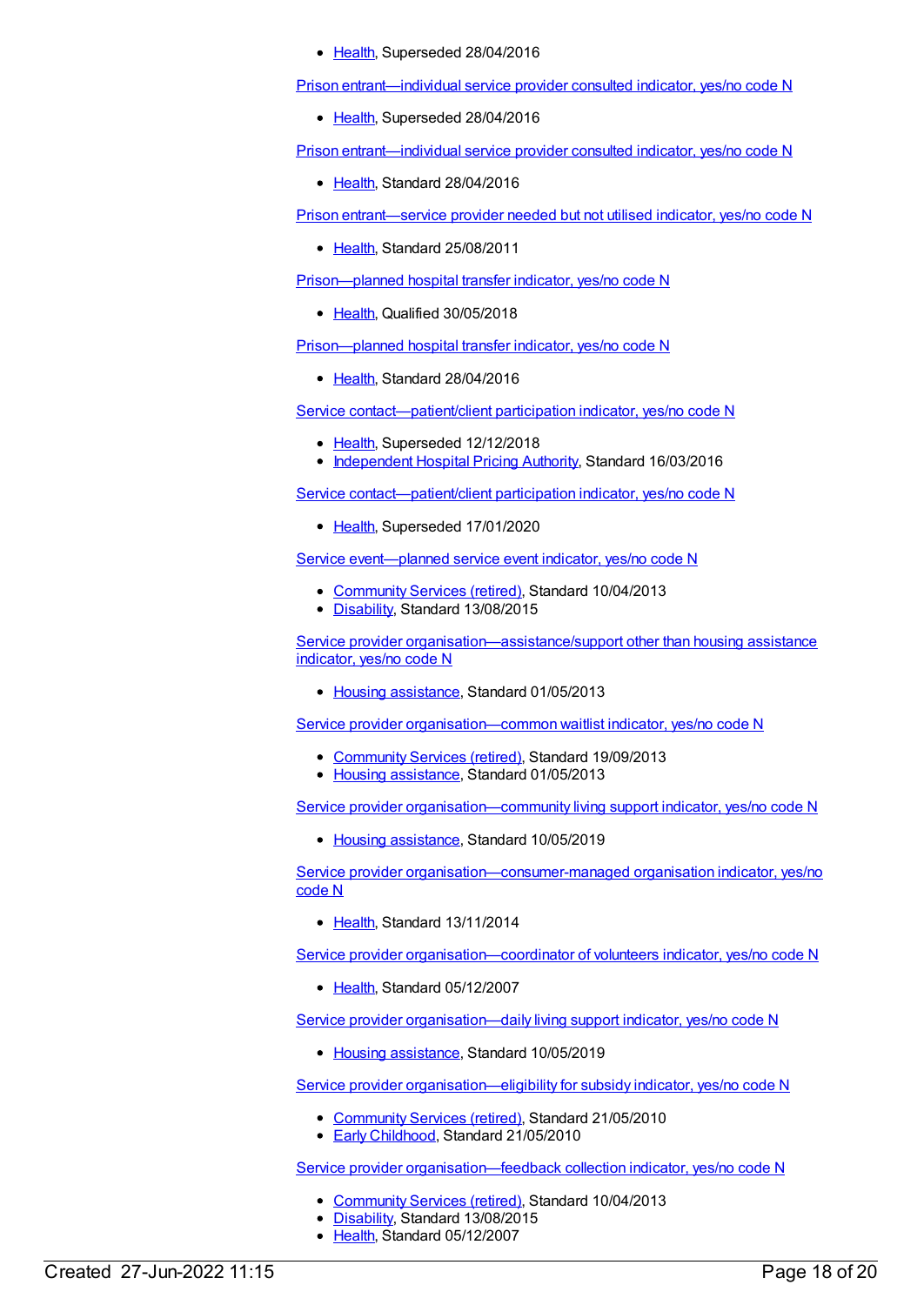Service provider [organisation—financial](https://meteor.aihw.gov.au/content/713982) and material assistance indicator, yes/no code N

• Housing [assistance](https://meteor.aihw.gov.au/RegistrationAuthority/11), Standard 10/05/2019

Service provider [organisation—full](https://meteor.aihw.gov.au/content/322176) financial year funding indicator, yes/no code N

- [Community](https://meteor.aihw.gov.au/RegistrationAuthority/1) Services (retired), Standard 27/04/2007
- [Disability](https://meteor.aihw.gov.au/RegistrationAuthority/16), Standard 07/10/2014

Service provider [organisation—governing](https://meteor.aihw.gov.au/content/564393) body members training indicator, yes/no code N

• [Indigenous](https://meteor.aihw.gov.au/RegistrationAuthority/6), Standard 16/09/2014

Service provider organisation-government funding indicator, yes/no code N

- [Community](https://meteor.aihw.gov.au/RegistrationAuthority/1) Services (retired), Standard 19/09/2013
- Housing [assistance](https://meteor.aihw.gov.au/RegistrationAuthority/11), Standard 01/05/2013

Service provider [organisation—group](https://meteor.aihw.gov.au/content/569080) session status, yes/no code N

• [Indigenous](https://meteor.aihw.gov.au/RegistrationAuthority/6), Standard 22/09/2014

Service provider [organisation—information](https://meteor.aihw.gov.au/content/567559) release authorisation indicator, yes/no code N

[Indigenous](https://meteor.aihw.gov.au/RegistrationAuthority/6), Standard 16/09/2014

Service provider [organisation—information](https://meteor.aihw.gov.au/content/563160) technology usage indicator, yes/no code N

• [Indigenous](https://meteor.aihw.gov.au/RegistrationAuthority/6), Standard 16/09/2014

Service provider [organisation—information,](https://meteor.aihw.gov.au/content/713999) advice and referral indicator, yes/no code N

• Housing [assistance](https://meteor.aihw.gov.au/RegistrationAuthority/11), Standard 10/05/2019

Service provider [organisation—main](https://meteor.aihw.gov.au/content/355174) service activity type indicator, code N

• [Community](https://meteor.aihw.gov.au/RegistrationAuthority/1) Services (retired), Standard 30/11/2007

Service provider [organisation—memorandum](https://meteor.aihw.gov.au/content/578304) of understanding indicator, yes/no code N

• [Indigenous](https://meteor.aihw.gov.au/RegistrationAuthority/6), Standard 16/09/2014

Service provider organisation-not-for-profit indicator, yes/no code N

• [Health](https://meteor.aihw.gov.au/RegistrationAuthority/12), Standard 13/11/2014

Service provider [organisation—personal](https://meteor.aihw.gov.au/content/713939) support indicator, yes/no code N

• Housing [assistance](https://meteor.aihw.gov.au/RegistrationAuthority/11), Standard 10/05/2019

Service provider organisation-positions vacant indicator, yes/no code N

[Indigenous](https://meteor.aihw.gov.au/RegistrationAuthority/6), Standard 16/09/2014

Service provider [organisation—presentation](https://meteor.aihw.gov.au/content/564254) of financial statements to governing body indicator, yes/no code N

• [Indigenous](https://meteor.aihw.gov.au/RegistrationAuthority/6), Standard 16/09/2014

Service provider organisation-professional supervision for Bringing Them Home/Link Up Counsellors indicator, yes/no code N

• [Indigenous](https://meteor.aihw.gov.au/RegistrationAuthority/6), Standard 16/09/2014

Service provider [organisation—provision](https://meteor.aihw.gov.au/content/576123) for families in residential accommodation indicator, yes/no code N